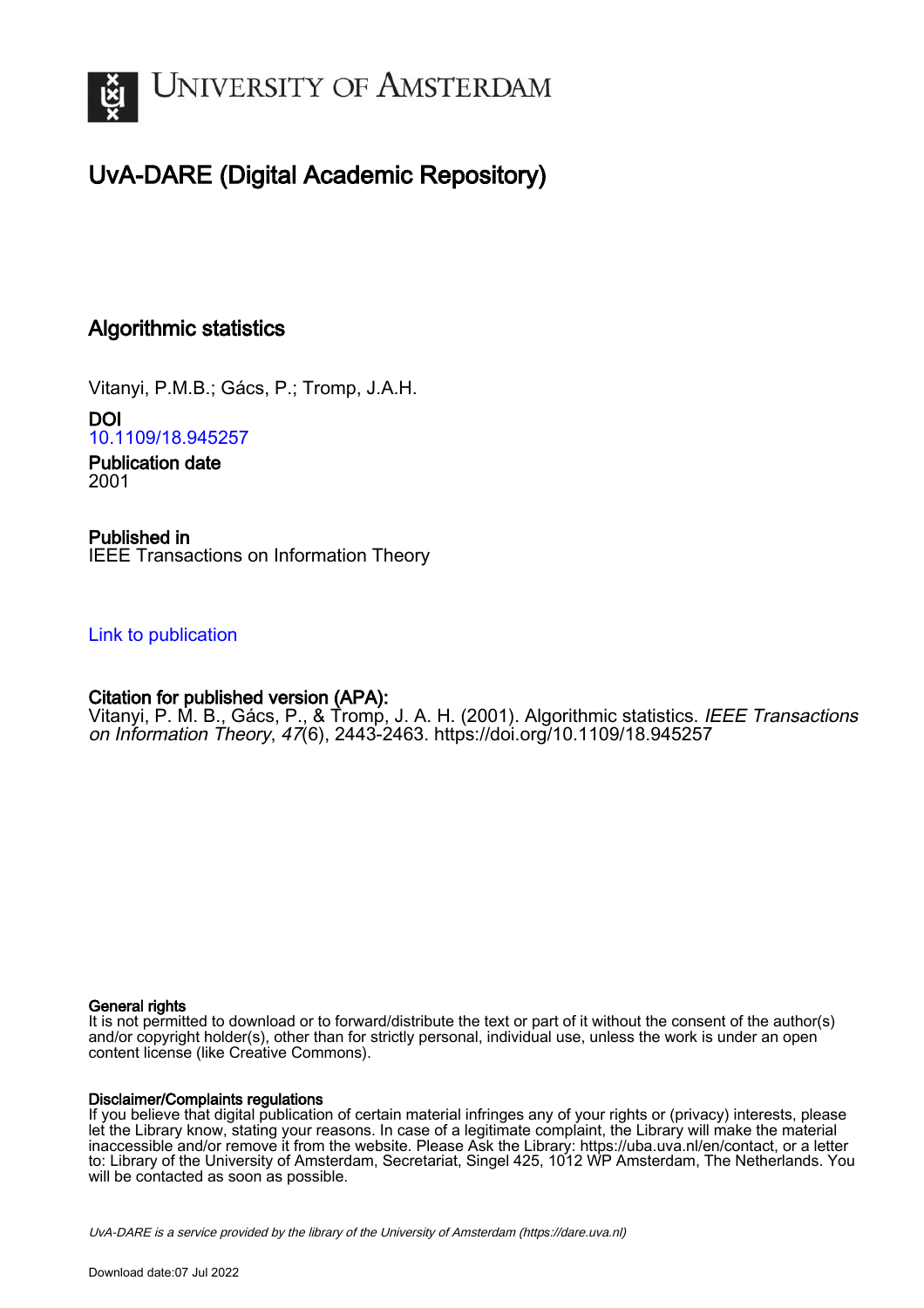# Algorithmic Statistics

Péter Gács, John T. Tromp, and Paul M. B. Vitányi

*Abstract—***While Kolmogorov complexity is the accepted absolute measure of information content of an individual finite object, a similarly absolute notion is needed for the relation between an individual data sample and an individual model summarizing the information in the data, for example, a finite set (or probability distribution) where the data sample typically came from. The statistical theory based on such relations between individual objects can be called algorithmic statistics, in contrast to classical statistical theory that deals with relations between probabilistic ensembles. We develop the algorithmic theory of statistic, sufficient statistic, and minimal sufficient statistic. This theory is based on two-part codes consisting of the code for the statistic (the model summarizing the regularity, the meaningful information, in the data) and the model-to-data code. In contrast to the situation in probabilistic statistical theory, the algorithmic relation of (minimal) sufficiency is an absolute relation between the individual model and the individual data sample. We distinguish implicit and explicit descriptions of the models. We give characterizations of algorithmic (Kolmogorov) minimal sufficient statistic for all data samples for both description modes—in the explicit mode under some constraints. We also strengthen and elaborate on earlier results for the "Kolmogorov structure function" and "absolutely nonstochastic objects"—those objects for which the simplest models that summarize their relevant information (minimal sufficient statistics) are at least as complex as the objects themselves. We demonstrate a close relation between the probabilistic notions and the algorithmic ones: i) in both cases there is an "information non-increase" law; ii) it is shown that a function is a probabilistic sufficient statistic iff it is with high probability (in an appropriate sense) an algorithmic sufficient statistic.**

*Index Terms—***Algorithmic information theory, description format (explicit, implicit), foundations of statistics, Kolmogorov complexity, minimal sufficient statistic (algorithmic), mutual information (algorithmic), nonstochastic objects, sufficient statistic (algorithmic), two-part codes.**

Manuscript received July 12, 2000; revised April 27, 2001. Part of this work was done during P. Gács' stay at CWI. His work was supported in part by NSF and by NWO under Grant B 62-551. The work of J. T. Tromp was supported in part by NWO under Grant 612.015.001 and by the EU Fifth Framework Project QAIP, IST-1999-11234, the NoE QUIPROCONE IST-1999-29064, the ESF QiT Programmme, and the EU Fourth Framework BRA NeuroCOLT II Working Group EP 27150. The work of P. M. B. Vitányi was supported in part by the EU Fifth Framework Project QAIP, IST-1999-11234, the NoE QUIPROCONE IST-1999-29064, the ESF QiT Programmme, and the EU Fourth Framework BRA NeuroCOLT II Working Group EP 27150. A preliminary version of part of this work was published in *Proc. 11th Algorithmic Learning Theory Conf. (Lecture Notes in Artificial Intelligence)*, vol. 1968. Berlin, Germany: Springer-Verlag, 2000, pp. 41–55, and was archived as http://xxx.lanl.gov/abs/math.PR/0006233.

P. Gács is with the Computer Science Department, Boston University, Boston MA 02215 USA (e-mail: gacs@bu.edu).

J. T. Tromp is with the Centrum voor Wiskunde en Informatica (CWI), 1098 SJ Amsterdam, The Netherlands (e-mail: John.Tromp@cwi.nl).

P. M. B. Vitányi is with the Centrum voor Wiskunde en Informatica (CWI), 1098 SJ Amsterdam, The Netherlands, and has an appointment at the University of Amsterdam, Amsterdam, The Netherlands (e-mail: Paul.Vitanyi@cwi.nl).

Communicated by I. Csiszár, Associate Editor for Shannon Theory. Publisher Item Identifier S 0018-9448(01)07017-1.

#### I. INTRODUCTION

**S**TATISTICAL theory ideally considers the following problem. Given a data sample and a family of models (hypotheses), select the model that produced the data. But *a priori* it is possible that the data is atypical for the model that actually produced it, or that the true model is not present in the considered model class. Therefore, we have to relax our requirements. If selection of a "true" model cannot be guaranteed by any method, then as next best choice "modeling the data," as well as possible irrespective of truth and falsehood of the resulting model, may be more appropriate. Thus, we change "true" to "as well as possible." The latter we take to mean that the model expresses all significant regularity present in the data. The general setting is as follows. We carry out a probabilistic experiment, the outcomes of which are governed by an unknown probability distribution  $P$ . Suppose we obtain as outcome the data sample  $x$ . Given  $x$ , we want to recover the distribution  $P$ . For certain reasons we can choose a distribution from a set of acceptable distributions only (which may or may not contain  $P$ ). Intuitively, our selection criteria are that i)  $x$ should be a "typical" outcome of the distribution selected, and ii) the selected distribution has a "simple" description. We need to make the meaning of "typical" and "simple" rigorous and balance the requirements i) and ii). In probabilistic statistics, one analyzes the average-case performance of the selection process. For traditional problems, dealing with frequencies over small sample spaces, this approach is appropriate. But for current novel applications, average relations are often irrelevant, since the part of the support of the probability density function that will ever be observed has about zero measure. This is the case, for example, in complex video and sound analysis. There arises the problem that for individual cases the selection performance may be bad although the performance is good on average. We embark on a systematic study of model selection where the performance is related to the individual data sample and the individual model selected. It turns out to be more straightforward to investigate models that are finite sets first, and then generalize the results to models that are probability distributions. To simplify matters, and because all discrete data can be binary-coded, we consider only data samples that are finite binary strings.

This paper is one of a triad of papers dealing with the best individual model for individual data. The present paper supplies the basic theoretical underpinning by way of two-part codes, [20] derives ideal versions of applied methods (minimum description length–MDL) inspired by the theory, and [9] treats experimental applications thereof.

*Probabilistic Statistics:* In ordinary statistical theory one proceeds as follows, see for example [5]. Suppose two discrete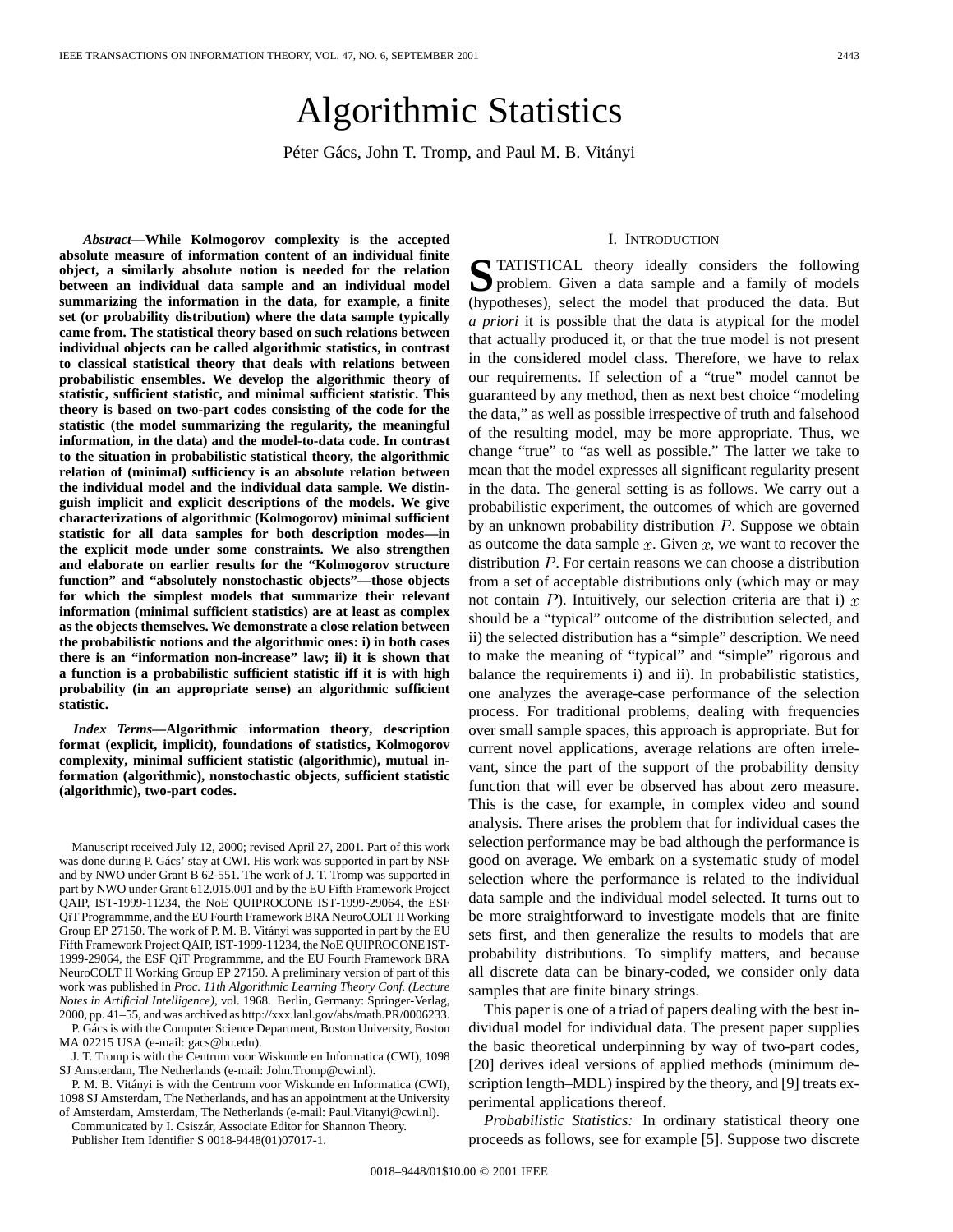random variables  $X, Y$  have a joint probability mass function  $p(x, y)$  and marginal probability mass functions

$$
p_1(x) = \sum_{y} p(x, y)
$$
 and  $p_2(y) = \sum_{x} p(x, y)$ 

Then the (probabilistic) *mutual information*  $I(X; Y)$  between the joint distribution and the product distribution  $p_1(x)p_2(y)$  is defined by

$$
I(X; Y) = \sum_{x} \sum_{y} p(x, y) \log \frac{p(x, y)}{p_1(x)p_2(y)} \qquad (1.1)
$$

where "log" denotes the binary logarithm. Consider a probabilistic ensemble of models, say a family of probability mass functions  $\{f_{\theta}\}\$  indexed by  $\theta$ , together with a distribution  $p_1$  over  $\theta$ . This way we have a random variable  $\Theta$  with outcomes in  $\{f_{\theta}\}\$ and a random variable  $D$  with outcomes in the union of domains of  $f_{\theta}$ , and  $p(\theta, d) = p_1(\theta) f_{\theta}(d)$ . Every function  $T(D)$  of a data sample  $D$ —like the sample mean or the sample variance—is called a *statistic* of D. A statistic  $T(D)$  is called *sufficient* if the probabilistic mutual information

$$
I(\Theta; D) = I(\Theta; T(D)) \tag{I.2}
$$

for all distributions of  $\theta$ . Hence, the mutual information between parameter and data sample random variables is invariant under taking sufficient statistic and *vice versa*. That is to say, a statistic  $T(D)$  is called sufficient for  $\Theta$  if it contains all the information in D about  $\Theta$ . For example, consider n tosses of a coin with unknown bias  $\theta$  with outcome  $D = d_1 d_2 \cdots d_n$  where  $d_i \in \{0, 1\}$ . Given  $n$ , the number of outcomes "1" is a sufficient statistic for  $\Theta$ : the statistic  $T(D) = s = \sum_{i=1}^n d_i$ . Given  $T$ , all sequences with  $s$  "1"s are equally likely independent of parameter  $\theta$ . Given s, if d is an outcome of n coin tosses and  $T(D) = s$  then

 $\Pr(d\,|\,T(D)=s)=\binom{n}{s}^{-1}$ 

and

$$
\Pr(d \,|\, T(D) \neq s) = 0
$$

This can be shown to imply  $(I.2)$  and therefore T is a sufficient statistic for  $\Theta$ . According to Fisher [6]: "The statistic chosen should summarize the whole of the relevant information supplied by the sample. This may be called the Criterion of Sufficiency… . In the case of the normal curve of distribution it is evident that the second moment is a sufficient statistic for estimating the standard deviation." Note that one cannot improve on sufficiency: for every (possibly randomized) function  $T$  we have

$$
I(\Theta; D) \ge I(\Theta; T(D)) \tag{I.3}
$$

that is, mutual information cannot be increased by processing the data sample in any way.

A sufficient statistic may contain information that is not relevant: for a normal distribution, the sample mean is a sufficient statistic, but the pair of functions which give the mean of the even-numbered samples and the odd-numbered samples, respectively, is also a sufficient statistic. A statistic  $T(D)$  is a *minimal* sufficient statistic with respect to an indexed model family  $\{f_{\theta}\}\$ , if it is a function of all other sufficient statistics: it contains no irrelevant information and maximally compresses the information about the model ensemble. As it happens, for the family of normal distributions, the sample mean is a minimal sufficient statistic, but the sufficient statistic consisting of the mean of the even samples in combination with the mean of the odd samples is not minimal. All these notions and laws are probabilistic: they hold in an average sense.

*Kolmogorov Complexity:* We write *string* to mean a finite binary sequence. Other finite objects can be encoded into strings in natural ways. The Kolmogorov complexity, or algorithmic entropy,  $K(x)$  of a string x is the length of a shortest binary program to compute  $x$  on a universal computer (such as a universal Turing machine). Intuitively,  $K(x)$  represents the minimal amount of information required to generate  $x$  by any effective process [11]. The conditional Kolmogorov complexity  $K(x | y)$  of x relative to y is defined similarly as the length of a shortest program to compute  $x$  if  $y$  is furnished as an auxiliary input to the computation. This conditional definition requires a warning since different authors use the same notation but mean different things. In [3], the author writes " $K(x|y)$ " to actually mean " $K(x | y, K(y))$ ," notationally hiding the intended supplementary auxiliary information " $K(y)$ ." This abuse of notation has the additional handicap that no obvious notation is left to express " $K(x|y)$ " meaning that just "y" is given in the conditional. As it happens, " $y$ ,  $K(y)$ " represents more information than just "y." For example,  $K(K(y) | y)$  can be almost as large as  $\log K(y)$  by a result in [7], [23]; for  $l(y) = n$  it has an upper bound of  $\log n$  for all y, and for some y's it has a lower bound of  $\log n - \log \log n$ . In fact, this result quantifies the undecidability of the halting problem for Turing machines—for example, if  $K(K(y) | y) = O(1)$  for all y, then the halting problem can be shown to be decidable. This is known to be false. It is customary, [14], [7], [23], [10], to write explicitly " $K(x|y)$ " and " $K(x|y, K(y))$ ." Even though the difference between these two quantities is not very large, these small differences do matter in the sequel. In fact, not only the precise information itself in the conditional, but also the way it is represented, is crucial, see Section III-A.

The functions  $K(\cdot)$  and  $K(\cdot|\cdot)$ , though defined in terms of a particular machine model, are machine-independent up to an additive constant and acquire an asymptotically universal and absolute character through Church's thesis, from the ability of universal machines to simulate one another and execute any effective process. The Kolmogorov complexity of a string can be viewed as an absolute and objective quantification of the amount of information in it. This leads to a theory of *absolute* information *contents* of *individual* objects in contrast to classical information theory which deals with *average* information *to communicate* objects produced by a *random source*. Since the former theory is much more precise, it is surprising that analogs of theorems in classical information theory hold for Kolmogorov complexity, be it in somewhat weaker form. Here our aim is to provide a similarly absolute notion for individual "sufficient statistic" and related notions borrowed from probabilistic statistics.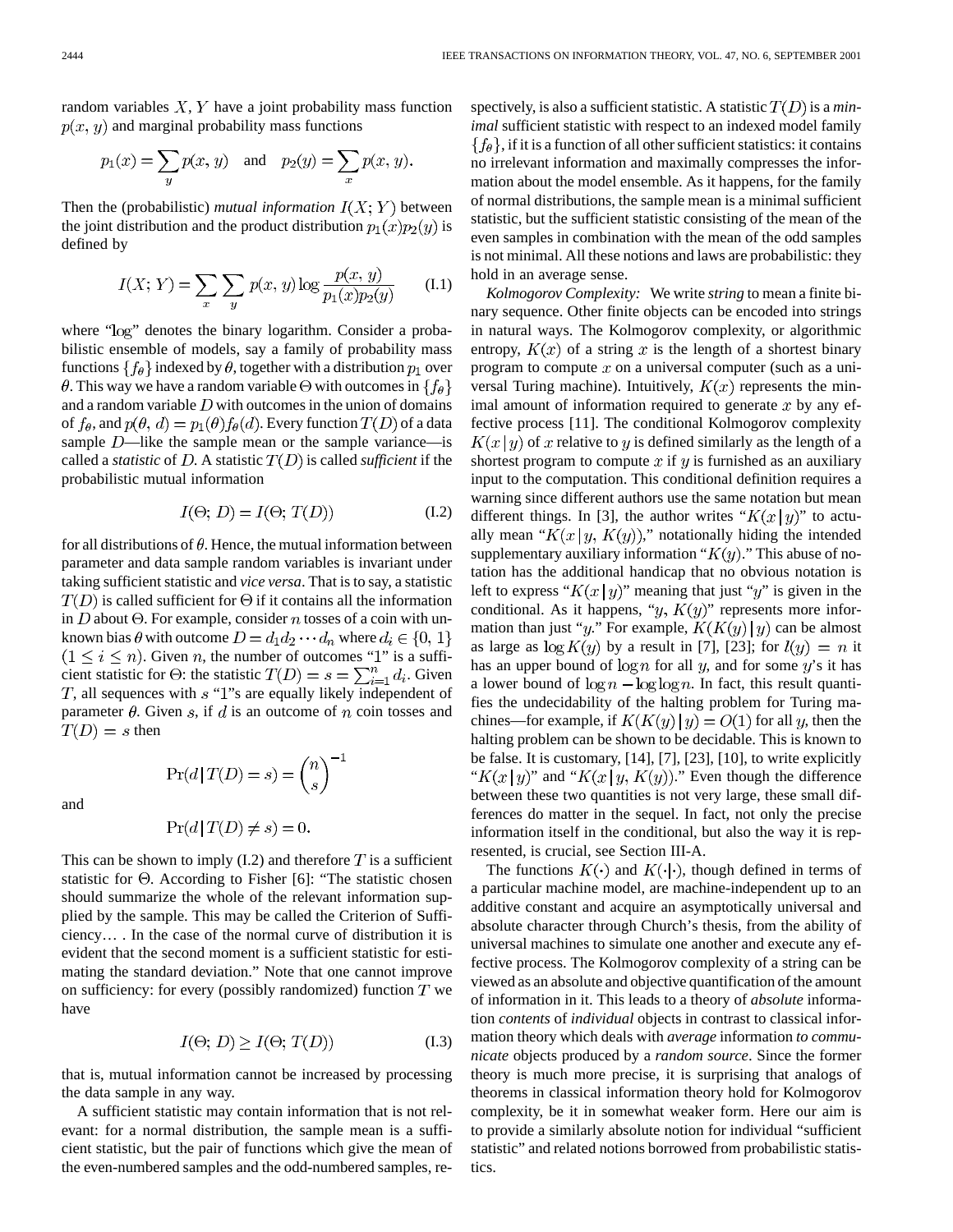*Two-Part Codes:* The prefix-code of the shortest effective descriptions gives an expected codeword length close to the entropy and also compresses the regular objects until all regularity is squeezed out. All shortest effective descriptions are completely random themselves, without any regularity whatsoever. The idea of a two-part code for a body of data  $d$  is natural from the perspective of Kolmogorov complexity. If  $d$  does not contain any regularity at all, then it consists of purely random data and the model is precisely that. Assume that the body of data  $d$  contains regularity. With help of a description of the regularity (a model) we can describe the data compactly. Assuming that the regularity can be represented in an effective manner (that is, by a Turing machine), we encode the data as a program for that machine. Squeezing all effective regularity out of the data, we end up with a Turing machine representing the meaningful regular information in the data together with a program for that Turing machine representing the remaining meaningless randomness of the data. However, in general there are many ways to make the division into meaningful information and remaining random information. In a painting, the represented image, the brush strokes, or even finer detail can be the relevant information, depending on what we are interested in. What we require is a rigorous mathematical condition to force a sensible division of the information at hand into a meaningful part and a meaningless part.

*Algorithmic Statistics:* The two-part code approach leads to a more general algorithmic approach to statistics. The algorithmic statistician's task is to select a model (described possibly by a probability distribution) for which the data is typical. In a two-part description, we describe such a model and then identify the data within the set of the typical outcomes. The best models make the two-part description as concise as the best one-part description of the data. A description of such a model is an algorithmic sufficient statistic since it summarizes all relevant properties of the data. Among the algorithmic sufficient statistics, the simplest one (an algorithmic minimal sufficient statistic) is best in accordance with Ockham's Razor, since it summarizes the relevant properties of the data as concisely as possible. In probabilistic data or data subject to noise, this involves separating regularity (structure) in the data from random effects.

In a restricted setting, where the models are finite sets, a way to proceed was suggested by Kolmogorov, attribution in [17], [4], [5]. Given data  $d$ , the goal is to identify the "most likely" finite set S of which  $d$  is a "typical" element. Finding a set of which the data is typical is reminiscent of selecting the appropriate magnification of a microscope to bring the studied specimen optimally in focus. For this purpose, we consider sets  $S$ such that  $d \in S$  and we represent S by the *shortest* program  $S^*$  that computes the characteristic function of  $S$ . The shortest program  $S^*$  that computes a finite set S containing  $d$ , such that the two-part description consisting of  $S^*$  and  $\log |S|$  is as short as the shortest *single* program that computes  $d$  without input, is called an *algorithmic sufficient statistic*.1 This definition is nonvacuous since there does exist a two-part code (based on the model  $S_d = \{d\}$  that is as concise as the shortest single code. The description of  $d$  given  $S^*$  cannot be significantly shorter than  $\log |S|$ . By the theory of Martin-Löf randomness [16] this means that  $d$  is a "typical" element of  $S$ . In general, there can be many algorithmic sufficient statistics for data  $d$ ; a shortest among them is called an *algorithmic minimal sufficient statistic*. Note that there can be possibly more than one algorithmic minimal sufficient statistic; they are determined by the data.

In probabilistic statistics the notion of sufficient statistic (I.2) is an average notion invariant under all probability distributions over the family of indexed models. If a statistic is not thus invariant, it is not sufficient. In contrast, in the algorithmic case we investigate the relation between the data and an individual model and therefore a probability distribution over the models is irrelevant. It is technically convenient to initially consider the simple model class of finite sets to obtain our results. It then turns out that it is relatively easy to generalize everything to the model class of computable probability distributions. That class is very large indeed: perhaps it contains every distribution that has ever been considered in statistics and probability theory, as long as the parameters are computable numbers—for example, rational numbers. Thus, the results are of great generality; indeed, they are so general that further development of the theory must be aimed at restrictions on this model class; see the discussion about applicability in Section VII. The theory concerning the statistics of individual data samples and models one may call *algorithmic statistics*.

*Background and Related Work:* At a Tallinn conference in 1973, A. N. Kolmogorov formulated the approach to an individual data-to-model relation, based on a two-part code separating the *structure* of a string from meaningless *random* features, rigorously in terms of Kolmogorov complexity (attribution by [17], [4]). Cover [4], [5] interpreted this approach as a (sufficient) statistic. The "statistic" of the data is expressed as a finite set of which the data is a "typical" member. Following Shen [17] (see also [21], [18], [20]), this can be generalized to computable probability mass functions for which the data is "typical." Related aspects of "randomness deficiency" (formally defined later in (IV.1)) were formulated in [12], [13], and studied in [17], [21]. Algorithmic mutual information, and the associated non-increase law, were studied in [14], [15]. Despite its evident epistemological prominence in the theory of hypothesis selection and prediction, only selected aspects of the algorithmic sufficient statistic have been studied before, for example, as related to the "Kolmogorov structure function" [17], [4], and "absolutely nonstochastic objects" [17], [21], [18], [22], notions also defined or suggested by Kolmogorov at the mentioned meeting. That work primarily studies quantification of the "nonsufficiency" of an algorithmic statistic, when the latter is restricted in complexity, rather than necessary and sufficient conditions for the existence of an algorithmic sufficient statistic itself. These references obtain results for plain Kolmogorov complexity (sometimes length-conditional) up to a logarithmic error term. Especially for regular data that have low Kolmogorov complexity with respect to their length, this logarithmic error term may dominate the remaining terms and eliminate all significance. Since it is precisely the regular data that one wants to assess the meaning of, a more precise analysis as we provide is required. Here we use prefix complexity to unravel the nature of a sufficient statistic. The excellent papers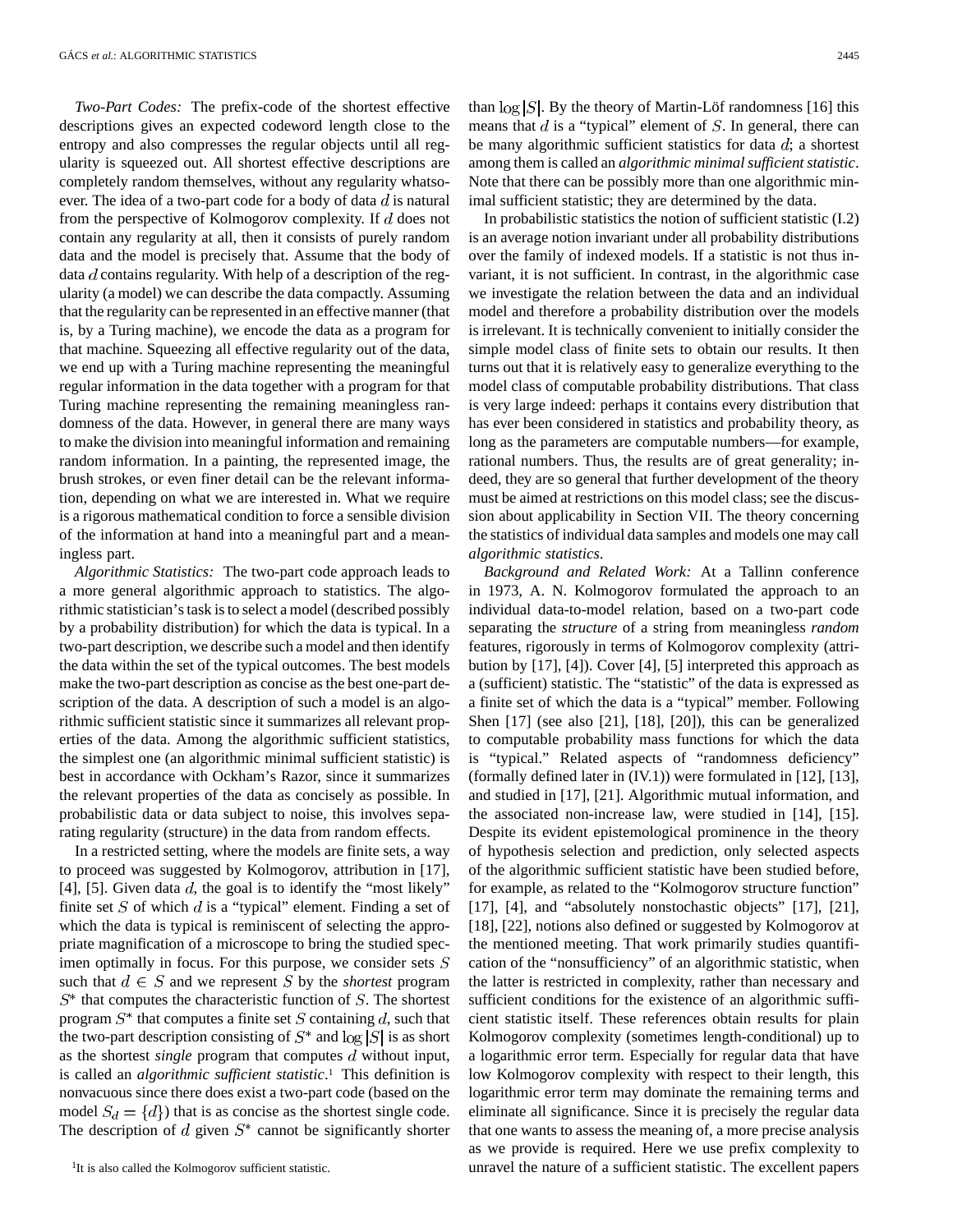of Shen [17], [18] contain the major previous results related to this work (although [18] is independent). While previous work and the present paper consider an algorithmic statistic that is either a finite set or a computable probability mass function, the most general algorithmic statistic is a recursive function. In [1], the present work is generalized accordingly, see the summary in Section VII.

For the relation with inductive reasoning according to minimum description length principle see [20]. The entire approach is based on Kolmogorov complexity (also known as algorithmic information theory). Historically, the idea of assigning to each object a probability consisting of the summed negative exponentials of the lengths of all programs computing the object, was first proposed by Solomonoff [19]. Then, the shorter programs contribute more probability than the longer ones. His aim, ultimately successful in terms of theory (see [10]) and as inspiration for developing applied versions [2], was to develop a general prediction method. Kolmogorov [11] introduced the complexity proper. The prefix-version of Kolmogorov complexity used in this paper was introduced in [14] and also treated later in [3]. For a textbook on Kolmogorov complexity, its mathematical theory, and its application to induction, see [10]. We give a definition (attributed to Kolmogorov) and results from [17] that are useful later.

*Definition I.1:* Let  $\alpha$  and  $\beta$  be natural numbers. A finite binary string x is called  $(\alpha, \beta)$ -stochastic if there exists a finite set  $S \subseteq \{0, 1\}^*$  such that

$$
x \in S \qquad K(S) \le \alpha \qquad K(x) \ge \log|S| - \beta \qquad (1.4)
$$

where  $|S|$  denotes the cardinality of S, and  $K(\cdot)$  the (prefix-) Kolmogorov complexity. As usual, "log" denotes the binary logarithm.

The first inequality with small  $\alpha$  means that S is "simple"; the second inequality with  $\beta$  is small means that x is "in general position" in  $S$ . Indeed, if  $x$  had any special property  $p$  that was shared by only a small subset  $Q$  of  $S$ , then this property could be used to single out and enumerate those elements and subsequently indicate  $x$  by its index in the enumeration. Altogether, this would show  $K(x) \leq K(p) + \log |Q|$ , which, for simple p and small Q would be much lower than  $\log |S|$ . A similar notion for computable probability distributions is as follows. Let  $\alpha$  and  $\beta$  be natural numbers. A finite binary string x is called  $(\alpha, \beta)$ -*quasi-stochastic* if there exists a computable probability distribution  $P$  such that

$$
P(x) > 0 \qquad K(P) \le \alpha \qquad K(x) \ge -\log P(x) - \beta. \tag{I.5}
$$

*Proposition I.2:* There exist constants  $c$  and  $C$ , such that for every natural number  $n$  and every finite binary string  $x$  of length  $n$ 

- a) if x is  $(\alpha, \beta)$ -stochastic, then x is  $(\alpha + c, \beta)$ -quasi-stochastic;
- b) if x is  $(\alpha, \beta)$ -quasi-stochastic and the length of x is less than *n*, then x is  $(\alpha + c \log n, \beta + C)$ -stochastic.

*Proposition I.3:*

- a) There exists a constant  $C$  such that, for every natural number *n* and every  $\alpha$  and  $\beta$  with  $\alpha \geq \log n + C$  and  $\alpha + \beta \ge n + 4\log n + C$ , all strings of length less than *n* are  $(\alpha, \beta)$ -stochastic.
- b) There exists a constant  $C$  such that, for every natural number *n* and every  $\alpha$  and  $\beta$  with  $2\alpha+\beta < n-6\log n-C$ , there exist strings  $x$  of length less than  $n$  that are not  $(\alpha, \beta)$ -stochastic.

Note that if we take  $\alpha = \beta$  then, for some boundary in between  $\frac{1}{3}n$  and  $\frac{1}{2}n$ , the last non- $(\alpha, \beta)$ -stochastic elements disappear if the complexity constraints are sufficiently relaxed by having  $\alpha$ ,  $\beta$  exceed this boundary.

*Outline of this Work:* First, we obtain a new Kolmogorov complexity "triangle" inequality that is useful in the later parts of the paper. We define algorithmic mutual information between two individual objects (in contrast to the probabilistic notion of mutual information that deals with random variables). We show that for every computable distribution associated with the random variables, the expectation of the algorithmic mutual information equals the probabilistic mutual information up to an additive constant that depends on the complexity of the distribution. It is known that in the probabilistic setting the mutual information (an average notion) cannot be increased by algorithmic processing. We give a new proof that this also holds in the individual setting.

We define notions of "typicality" and "optimality" of sets in relation to the given data  $x$ . Denote the shortest program for a finite set  $S$  by  $S^*$  (if there is more than one shortest program  $S^*$  is the first one in the standard effective enumeration). "Typicality" is a reciprocal relation: a set  $S$  is "typical" with respect to x if x is an element of S that is "typical" in the sense of having small *randomness deficiency*  $\delta_{\mathcal{S}}^*(x) = \log |S| - K(x|S^*)$  (see definition (IV.1) and discussion). That is,  $x$  has about maximal Kolmogorov complexity in the set, because it can always be identified by its position in an enumeration of S in  $log |S|$  bits. Every description of a "typical" set for the data is an algorithmic statistic.

A set  $S$  is "optimal" if the best two-part description consisting of a description of  $S$  and a straightforward description of  $x$  as an element of S by an index of size  $log |S|$  is as concise as the shortest one-part description of  $x$ . This implies that optimal sets are typical sets. Descriptions of such optimal sets are algorithmic sufficient statistics, and a shortest description among them is an algorithmic minimal sufficient statistic. The mode of description plays a major role in this. We distinguish between "explicit" descriptions and "implicit" descriptions—that are introduced in this paper as a proper restriction on the recursive enumeration based description mode. We establish range constraints of cardinality and complexity imposed by implicit (and hence explicit) descriptions for typical and optimal sets, and exhibit a concrete algorithmic minimal sufficient statistic for implicit description mode. It turns out that only the complexity of the data sample  $x$  is relevant for this implicit algorithmic minimal sufficient statistic. Subsequently, we exhibit explicit algorithmic sufficient statistics, and an explicit minimal algorithmic (near-)sufficient statistic. For explicit descriptions, it turns out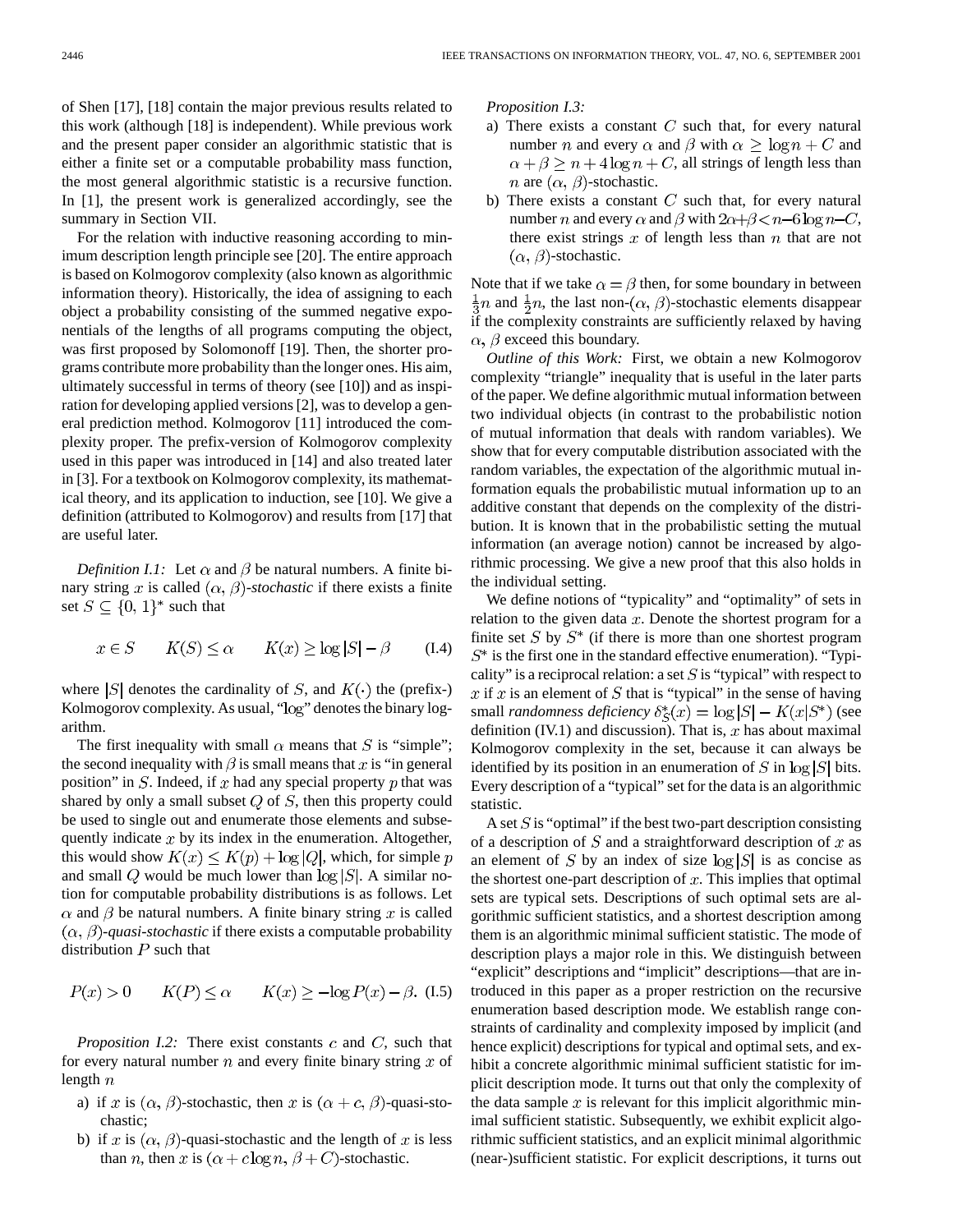that certain other aspects of  $x$  (its enumeration rank) apart from its complexity are a major determinant for the cardinality and complexity of that statistic. It is convenient at this point to introduce some notation.

*Notation I.4:* From now on, we will denote by  $\leq$  an inequality to within an additive constant, and by  $\pm$  the situation when both  $\stackrel{+}{\le}$  and  $\stackrel{+}{\ge}$  hold. We will also use  $\stackrel{*}{\le}$  to denote an inequality to within an multiplicative constant factor, and  $\stackrel{*}{=}$  to denote the situation when both  $\stackrel{*}{\le}$  and  $\stackrel{*}{\ge}$  hold.

Let us contrast our approach with the one in [17]. The comparable case there, by (I.4), is that x is  $(\alpha, \beta)$ -stochastic with  $\beta = 0$  and  $\alpha$  minimal. Then,  $K(x) \geq \log |S|$  for a set S of Kolmogorov complexity  $\alpha$ . But, if S is optimal for x, then, as we formally define it later (III.4),  $K(x) \triangleq K(S) + \log |S|$ . That is, (I.4) holds with  $\beta = -K(S)$ . In contrast, for  $\beta = 0$  we must have  $K(S) \triangleq 0$  for typicality. In short, optimality of S with respect to  $x$  corresponds to  $(I.4)$  by dropping the second item and replacing the third item by  $K(x) \triangleq \log |S| + K(S)$ . "Minimality" of the algorithmic sufficient statistic  $S^*$  (the shortest program for S) corresponds to choosing S with minimal  $K(S)$ in this equation. This is equivalent to (I.4) with inequalities replaced by equalities and  $K(S) = \alpha = -\beta$ .

We consider the functions related to  $(\alpha, \beta)$ -stochasticity, and improve Shen's result on maximally nonstochastic objects. In particular, we show that for every  $n$  there are objects  $x$  of length *n* with complexity  $K(x|n)$  about *n* such that every explicit algorithmic sufficient statistic for x has complexity about  $n \leq x$ is such a statistic). This is the best possible. In Section V, we generalize the entire treatment to probability density distributions. In Section VI, we connect the algorithmic and probabilistic approaches. While previous authors have used the name "Kolmogorov sufficient statistic" because the model appears to summarize the relevant information in the data in analogy of what the classic sufficient statistic does in a probabilistic sense, a formal justification has been lacking. We give the formal relation between the algorithmic approach to sufficient statistic and the probabilistic approach. A function is a probabilistic sufficient statistic iff it is with high probability an algorithmic  $\theta$ -sufficient statistic, where an algorithmic sufficient statistic is  $\theta$ -suf*ficient* if it satisfies also the sufficiency criterion conditionalized on  $\theta$ .

#### II. KOLMOGOROV COMPLEXITY

We give some definitions to establish notation. For introduction, details, and proofs, see [10]. We write *string* to mean a finite binary string. Other finite objects can be encoded into strings in natural ways. The set of strings is denoted by  $\{0, 1\}^*$ . The *length* of a string x is denoted by  $l(x)$ , distinguishing it from the *cardinality*  $|S|$  of a finite set S.

Let  $x, y, z \in \mathcal{N}$ , where  $\mathcal N$  denotes the natural numbers. Identify  $\mathcal N$  and  $\{0, 1\}^*$  according to the correspondence

$$
(0, \epsilon), (1, 0), (2, 1), (3, 00), (4, 01), \ldots.
$$

Here  $\epsilon$  denotes the *empty word* " with no letters. The *length*  $l(x)$ of  $x$  is the number of bits in the binary string  $x$ . For example,  $l(010) = 3$  and  $l(\epsilon) = 0$ .

A binary string  $x$  is a *proper prefix* of a binary string  $y$  if we can write  $y = xz$  for  $z \neq \epsilon$ . A set  $\{x, y, ...\} \subseteq \{0, 1\}^*$  is *prefix-free* if for any pair of distinct elements in the set neither is a proper prefix of the other. A prefix-free set is also called a *prefix code*. Each binary string  $x = x_1 x_2 \cdots x_n$  has a special type of prefix code, called a *self-delimiting code*

$$
\overline{x} = 1^n 0 x_1 x_2 \cdots x_n.
$$

This code is self-delimiting because we can determine where the codeword  $\bar{x}$  ends by reading it from left to right without backing up. Using this code, we define the standard self-delimiting code for x to be  $x' = l(x)x$ . It is easy to check that  $l(\overline{x}) = 2n + 1$ and  $l(x') = n + 2\log n + 1$ .

Let  $\langle \cdot, \cdot \rangle$  be a standard one-one mapping from  $\mathcal{N} \times \mathcal{N}$  to  $\mathcal{N}$ , for technical reasons chosen such that

$$
l(\langle x, y \rangle) = l(y) + l(x) + 2l(l(x)) + 1
$$

for example,  $\langle x, y \rangle = x'y = 1^{l(l(x))}0l(x)xy$ . This can be iterated to  $\langle \langle \cdot, \cdot \rangle, \cdot \rangle$ .

The *prefix Kolmogorov complexity*, or algorithmic entropy,  $K(x)$  of a string x is the length of a shortest binary program to compute  $x$  on a universal computer (such as a universal Turing machine). For technical reasons, we require that the universal machine have the property that no halting program is a proper prefix of another halting program. Intuitively,  $K(x)$  represents the minimal amount of information required to generate  $x$  by any effective process. We denote the *shortest program* for  $x$  by  $x^*$ ; then  $K(x) = l(x^*)$ . (Actually,  $x^*$  is the first shortest program for  $x$  in an appropriate standard enumeration of all programs for  $x$  such as the halting order.) The conditional Kolmogorov complexity  $K(x | y)$  of x relative to y is defined similarly as the length of a shortest program to compute  $x$  if  $y$  is furnished as an auxiliary input to the computation. We often use  $K(x | y^*)$ , or, equivalently,  $K(x | y, K(y))$  (trivially  $y^*$  contains the same information as the pair y,  $K(y)$ ). Note that "y" in the conditional is just the information about  $y$  and apart from this does not contain information about  $y^*$  or  $K(y)$ . For this work the difference is crucial, see the comment in Section I.

#### *A. Additivity of Complexity*

Recall that by definition  $K(x, y) = K(\langle x, y \rangle)$ . Trivially, the symmetry property holds:  $K(x, y) \stackrel{+}{=} K(y, x)$ . Later, we will use many times the "Additivity of Complexity" property

$$
K(x, y) \stackrel{+}{=} K(x) + K(y|x^*) \stackrel{+}{=} K(y) + K(x | y^*). \quad (II.1)
$$

This result due to [7], [23] can be found as [10, Theorem 3.9.1], and has a difficult proof. It is perhaps instructive to point out that the version with just  $x$  and  $y$  in the conditionals does not hold with  $\pm$ , but holds up to additive logarithmic terms that cannot be eliminated. The conditional version needs to be treated carefully. It is

$$
K(x, y | z) \stackrel{+}{=} K(x | z) + K(y | x, K(x | z), z). \tag{II.2}
$$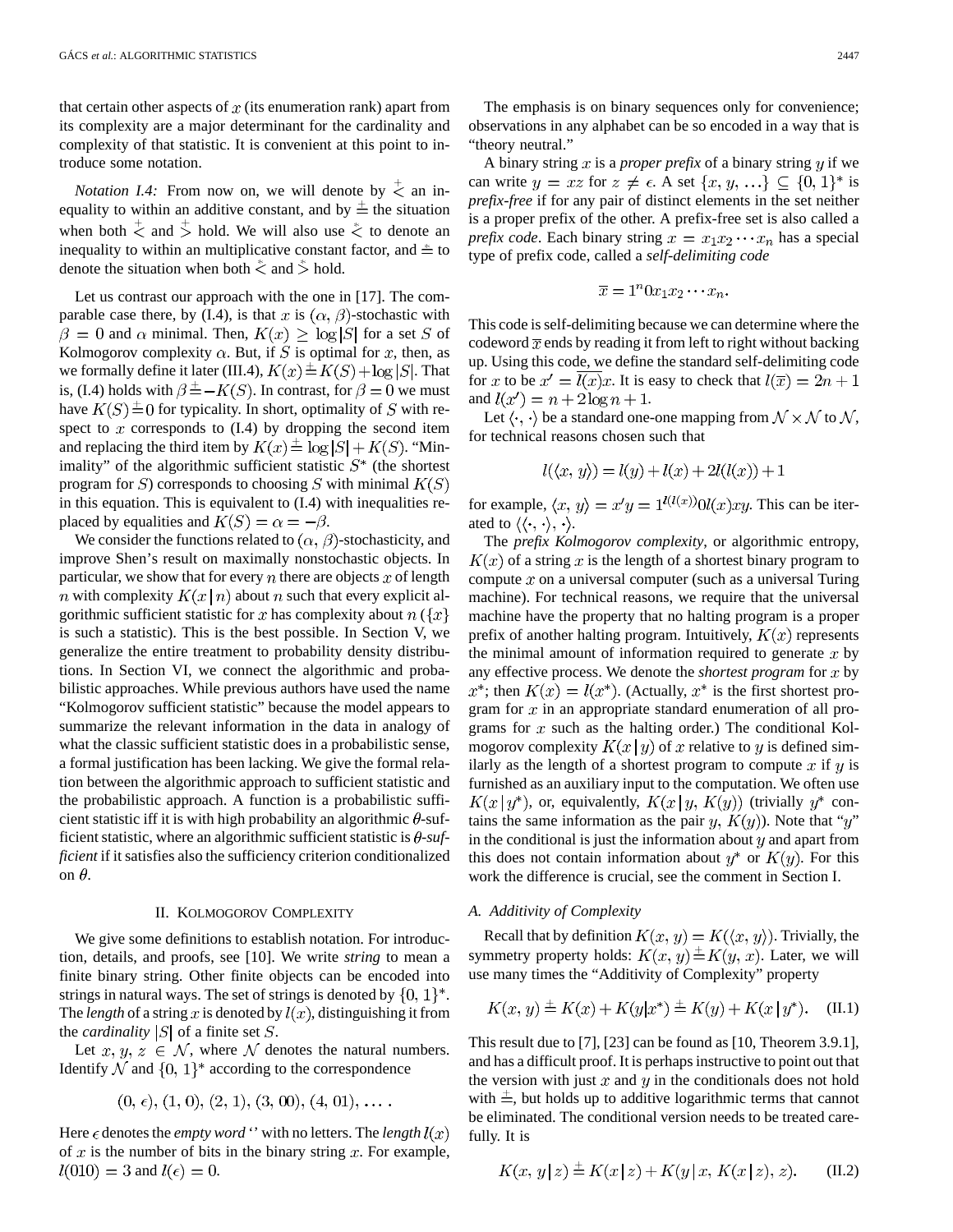$$
K(x, y | z) \stackrel{+}{=} K(x | z) + K(y | x^*, z)
$$

is incorrect: taking  $z = x$ ,  $y = K(x)$ , the left-hand side equals  $K(x^* | x)$ , and the right-hand side equals

$$
K(x \,|\, x) + K(K(x) \,|\, x^*, \, x) \stackrel{+}{=} 0.
$$

First, we derive a (to our knowledge) new "directed triangle inequality" that is needed later.

*Theorem II.1:* For all  $x, y, z$ 

$$
K(x \, | \, y^*) \stackrel{+}{\leq} K(x, \, z \, | \, y^*) \stackrel{+}{\leq} K(z \, | \, y^*) + K(x \, | \, z^*).
$$

*Proof:* Using (II.1), an evident inequality introducing an auxiliary object  $z$ , and twice (II.1) again

$$
K(x, z | y^*) \stackrel{+}{=} K(x, y, z) - K(y)
$$
  
\n
$$
\stackrel{+}{\leq} K(z) + K(x | z^*) + K(y | z^*) - K(y)
$$
  
\n
$$
\stackrel{+}{=} K(y, z) - K(y) + K(x | z^*)
$$
  
\n
$$
\stackrel{+}{=} K(x | z^*) + K(z | y^*).
$$

This theorem has bizarre consequences. These consequences are not simple unexpected artifacts of our definitions, but, to the contrary, they show the power and the genuine contribution to our understanding represented by the deep and important mathematical relation (II.1).

Denote  $k = K(y)$  and substitute  $k = z$  and  $K(k) = x$  to find the following counterintuitive corollary. To determine the complexity of the complexity of an object  $y$  it suffices to give both  $\eta$  and the complexity of  $\eta$ . This is counterintuitive since, in general, we cannot compute the complexity of an object from the object itself; if we could this would also solve the so-called "halting problem," [10]. This noncomputability can be quantified in terms of  $K(K(y)|y)$ ) which can rise to almost  $K(K(y))$ for some  $y$ —see the related discussion on notation for conditional complexity in Section I. But in the seemingly similar, but subtly different, setting below it is possible.

*Corollary II.2:* As above, let k denote  $K(y)$ . Then,

$$
K(K(k) | y, k) \stackrel{+}{=} K(K(k) | y^*) \stackrel{+}{\leq} K(K(k) | k^*) + K(k | y, k) \\
\stackrel{+}{=} 0.
$$

We can iterate this idea. For example, the next step is that given y and  $K(y)$  we can determine  $K(K(K(y)))$  in  $O(1)$  bits, that is,  $K(K(K(k))) \mid y, k \rightrightarrows 0$ .

#### *B. Information Non-Increase*

If we want to find an appropriate model fitting the data, then we are concerned with the information in the data about such models. Intuitively, one feels that the information in the data about the appropriate model cannot be increased by any algorithmic or probabilistic process. Here, we rigorously show that this is the case in the algorithmic statistics setting: the information in one object about another cannot be increased by any deterministic algorithmic method by more than a constant. With added randomization this holds with overwhelming probability. We use the triangle inequality of Theorem II.1 to recall, and to give possibly new proofs of, this information non-increase; for more elaborate but hard-to-follow versions see [14], [15].

We need the following technical concepts. Let us call a nonnegative real function  $f(x)$  defined on strings a *semimeasure* if  $\sum_x f(x) \leq 1$ , and a *measure* (a probability distribution) if the sum is 1. A function  $f(x)$  is called *lower semicomputable* if there is a rational valued computable function  $g(n, x)$  such that  $g(n + 1, x) \ge g(n, x)$  and  $\lim_{n \to \infty} g(n, x) = f(x)$ . For an *upper semicomputable* function  $f$  we require that  $-f$  be lower semicomputable. It is *computable* when it is both lower and upper semicomputable. (A lower semicomputable measure is also computable because it sums to 1.)

To define the algorithmic mutual information between two individual objects  $x$  and  $y$  with no probabilities involved, it is instructive to first recall the probabilistic notion (I.1). Rewriting  $(I.1)$  as

$$
\sum_{x} \sum_{y} p(x, y) [-\log p(x) - \log p(y) + \log p(x, y)]
$$

and noting that  $-\log p(s)$  is very close to the length of the prefix-free Shannon—Fano code for  $s$ , we are led to the following definition.<sup>2</sup> The *information in*  $y$  *about*  $x$  is defined as

$$
I(y:x) = K(x) - K(x | y^*)
$$
  
\n
$$
\pm K(x) + K(y) - K(x, y)
$$
 (II.3)

where the second equality is a consequence of (II.1) and states that this information is symmetrical,  $I(x : y) \stackrel{+}{=} I(y : x)$ , and therefore we can talk about *mutual information*.3

*Remark II.3:* The conditional mutual information is

$$
I(x:y|z) = K(x|z) - K(x|y, K(y|z), z)
$$
  
\n
$$
\pm K(x|z) + K(y|z) - K(x, y|z).
$$

It is important that the expectation of the algorithmic mutual information  $I(x : y)$  is close to the probabilistic mutual information  $I(X; Y)$ —if this were not the case then the algorithmic notion would not be a sharpening of the probabilistic notion to individual objects, but something else.

*Lemma II.4:* Given a computable joint probability mass distribution  $p(x, y)$  over  $(x, y)$  we have

$$
I(X; Y) - K(p) \stackrel{+}{\leq} \sum_{x} \sum_{y} p(x, y) I(x : y)
$$

$$
\stackrel{+}{\leq} I(X; Y) + 2K(p) \tag{II.4}
$$

where  $K(p)$  is the length of the shortest prefix-free program that computes  $p(x, y)$  from input  $(x, y)$ .

*Remark II.5:* Above, we required  $p(\cdot, \cdot)$  to be computable. Actually, we only require that  $p$  be a lower semicomputable function, which is a weaker requirement than computability. However, together with the condition that  $p(\cdot, \cdot)$  is a probability

<sup>2</sup>The Shannon–Fano code has nearly optimal expected code length equal to the entropy with respect to the distribution of the source [5]. However, the prefix-free code with codeword length  $K(s)$  has both about expected optimal codeword length and individual optimal effective code wordlength [10].

<sup>&</sup>lt;sup>3</sup>The notation of the algorithmic (individual) notion  $I(x : y)$  distinguishes it from the probabilistic (average) notion  $I(X; Y)$ . We deviate slightly from [10] codeword length and individual optimal effective<br><sup>3</sup>The notation of the algorithmic (individual) n<br>from the probabilistic (average) notion  $I(X; Y)$ <br>where  $I(y : x)$  is defined as  $K(x) - K(x | y)$ .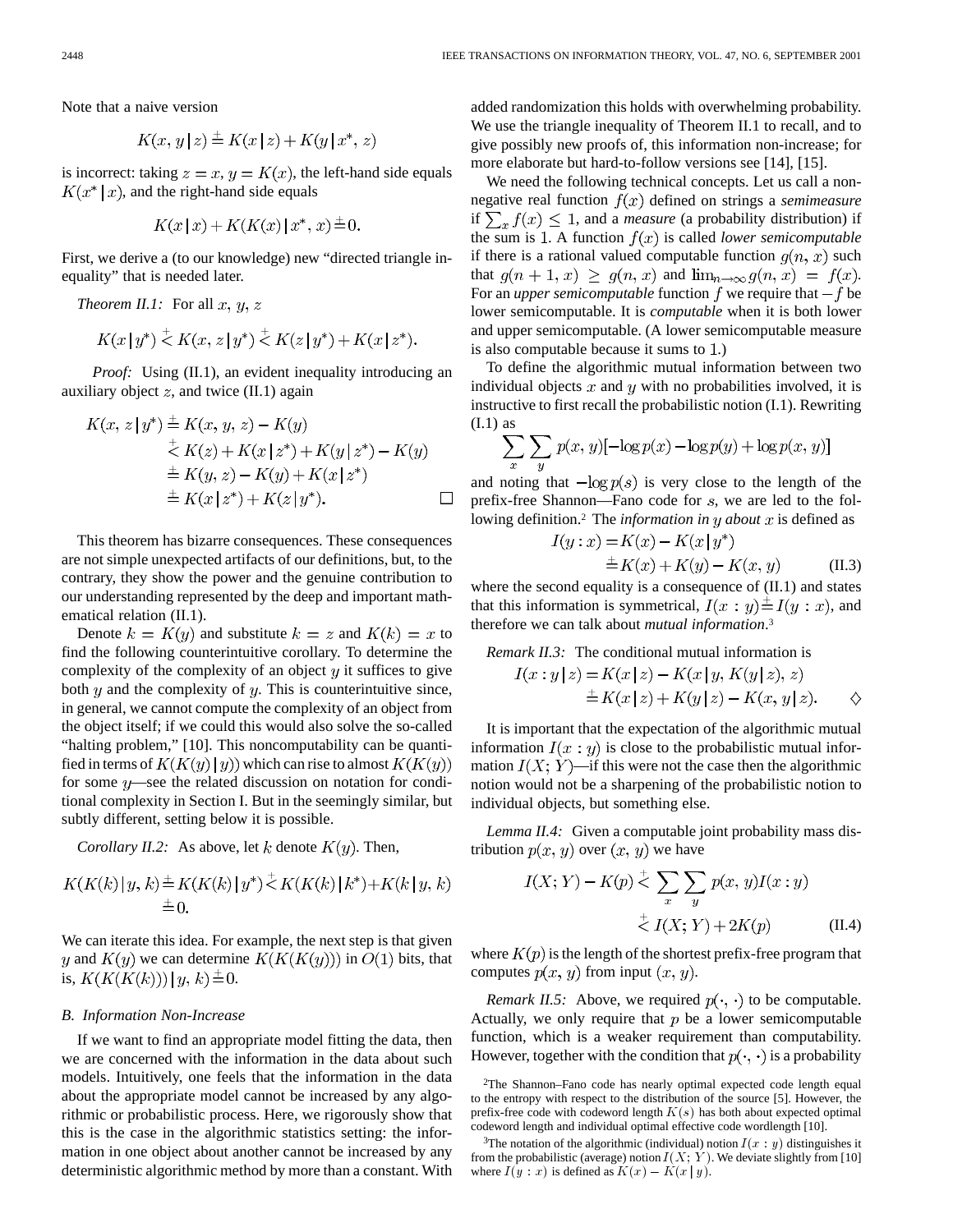distribution,  $\sum_{x,y} p(x,y) = 1$ , this implies that  $p(\cdot, \cdot)$  is computable, [10, Sec. 8.1]. ♦

*Proof:* Rewrite the expectation

$$
\sum_{x} \sum_{y} p(x, y) I(x : y)
$$
  

$$
\pm \sum_{x} \sum_{y} p(x, y) [K(x) + K(y) - K(x, y)].
$$

Define  $\sum_{y} p(x, y) = p_1(x)$  and  $\sum_{x} p(x, y) = p_2(y)$  to obtain

$$
\sum_{x} \sum_{y} p(x, y)I(x : y)
$$
  

$$
\stackrel{+}{=} \sum_{x} p_1(x)K(x) + \sum_{y} p_2(y)K(y) - \sum_{x, y} p(x, y)K(x, y).
$$

Given the program that computes p, we can approximate  $p_1(x)$ by  $q_1(x, y_0) = \sum_{u \leq u_0} p(x, y)$  with  $y_0 \to \infty$ , and similarly for . That is, the distributions  $p_i$   $(i = 1, 2)$  are lower semicomputable, and by Remark II.5, therefore, they are computable. It is known that for every computable probability mass function  $q$ we have  $H(q) \leq \sum_{x} q(x) K(x) \leq H(q) + K(q)$ , [10, Sec. 8.1]. Hence,

$$
H(p_i) \stackrel{+}{\leq} \sum_x p_i(x) K(x) \stackrel{+}{\leq} H(p_i) + K(p_i) \qquad (i = 1, 2)
$$
  
and

an

$$
H(p) \stackrel{+}{\leq} \sum_{x,y} p(x,y) K(x,y) \stackrel{+}{\leq} H(p) + K(p).
$$

On the other hand, the probabilistic mutual information (I.1) is expressed in the entropies by

$$
I(X; Y) = H(p_1) + H(p_2) - H(p).
$$

By construction of the  $q_i$ s above, we have

$$
K(p_1), K(p_2) \overset{+}{\leq} K(p).
$$

Since the complexities are positive, substitution establishes the lemma.

Can we get rid of the  $K(p)$  error term? The answer is affirmative; by putting  $p(\cdot)$  in the conditional we even get rid of the computability requirement.

*Lemma II.6:* Given a joint probability mass distribution  $p(x, y)$  over  $(x, y)$  (not necessarily computable) we have

$$
I(X; Y) \stackrel{+}{=} \sum_{x} \sum_{y} p(x, y) I(x : y | p)
$$

where the auxiliary  $p$  means that we can directly access the values  $p(x, y)$  on the auxiliary conditional information tape of the reference universal prefix machine.

*Proof:* The lemma follows from the definition of conditional algorithic mutual information, Remark II.3, if we show that  $\sum_{x} p(x)K(x|p) \stackrel{+}{=} H(p)$ , where the  $O(1)$  term implicit in the  $\pm$  sign is independent of p.

Equip the reference universal prefix machine, with an  $O(1)$ length program to compute a Shannon-Fano code from the auxiliary table of probabilities. Then, given an input  $r$ , it can determine whether  $r$  is the Shannon–Fano codeword for some  $x$ . Such a codeword has length  $\pm$  -log  $p(x)$ . If this is the case, then the machine outputs  $x$ , otherwise it halts without output. Therefore,  $K(x | p) \le -\log p(x)$ . This shows the upper bound on the expected prefix complexity. The lower bound follows as usual from the Noiseless Coding Theorem. П

We prove a strong version of the information non-increase law under deterministic processing (later we need the attached corollary):

*Theorem II.7:* Given x and z, let q be a program computing  $z$  from  $x^*$ . Then

$$
I(z:y) < I(x:y) + K(q). \tag{II.5}
$$

*Proof:* By the triangle inequality

$$
K(y|x^*) \stackrel{+}{\leq} K(y|z^*) + K(z|x^*)
$$
  

$$
\stackrel{+}{=} K(y|z^*) + K(q).
$$

Thus,

$$
I(x:y) = K(y) - K(y|x^*)
$$
  
\n
$$
\stackrel{+}{\geq} K(y) - K(y|z^*) - K(q)
$$
  
\n
$$
= I(z:y) - K(q).
$$

This also implies the slightly weaker but intuitively more appealing statement that the mutual information between strings  $x$ and  $y$  cannot be increased by processing  $x$  and  $y$  separately by deterministic computations.

*Corollary II.8:* Let  $f$ ,  $g$  be recursive functions. Then

$$
I(f(x) : g(y)) \le I(x : y) + K(f) + K(g). \tag{II.6}
$$

*Proof:* It suffices to prove the case  $g(y) = y$  and apply it twice. The proof is by replacing the program  $q$  that computes a particular string  $z$  from a particular  $x^*$  in (II.5). There,  $q$  possibly depends on  $x^*$  and z. Replace it by a program  $q_f$  that first computes  $x$  from  $x^*$ , followed by computing a recursive function  $f$ , that is,  $q_f$  is independent of  $x$ . Since we only require an  $O(1)$ -length program to compute x from  $x^*$  we can choose  $l(q_f) \equiv K(f).$ 

By the triangle inequality

$$
K(y \mid x^*) \stackrel{+}{\leq} K(y \mid f(x)^*) + K(f(x) \mid x^*)
$$
  

$$
\stackrel{+}{=} K(y \mid f(x)^*) + K(f).
$$

Thus,

$$
I(x:y) = K(y) - K(y | x^*)
$$
  
\n
$$
\Rightarrow K(y) - K(y | f(x)^*) - K(f)
$$
  
\n
$$
= I(f(x): y) - K(f).
$$

It turns out that, furthermore, randomized computation can increase information only with negligible probability. Let us define the *universal probability*  $\mathbf{m}(x) = 2^{-K(x)}$ . This function is known to be maximal within a multiplicative constant among lower semicomputable semimeasures. So, in particular, for each computable measure  $\nu(x)$  we have  $\nu(x) \le m(x)$ , where the constant factor in  $\stackrel{*}{\leq}$  depends on  $\nu$ . This property also holds when we have an extra parameter, like  $y^*$ , in the condition.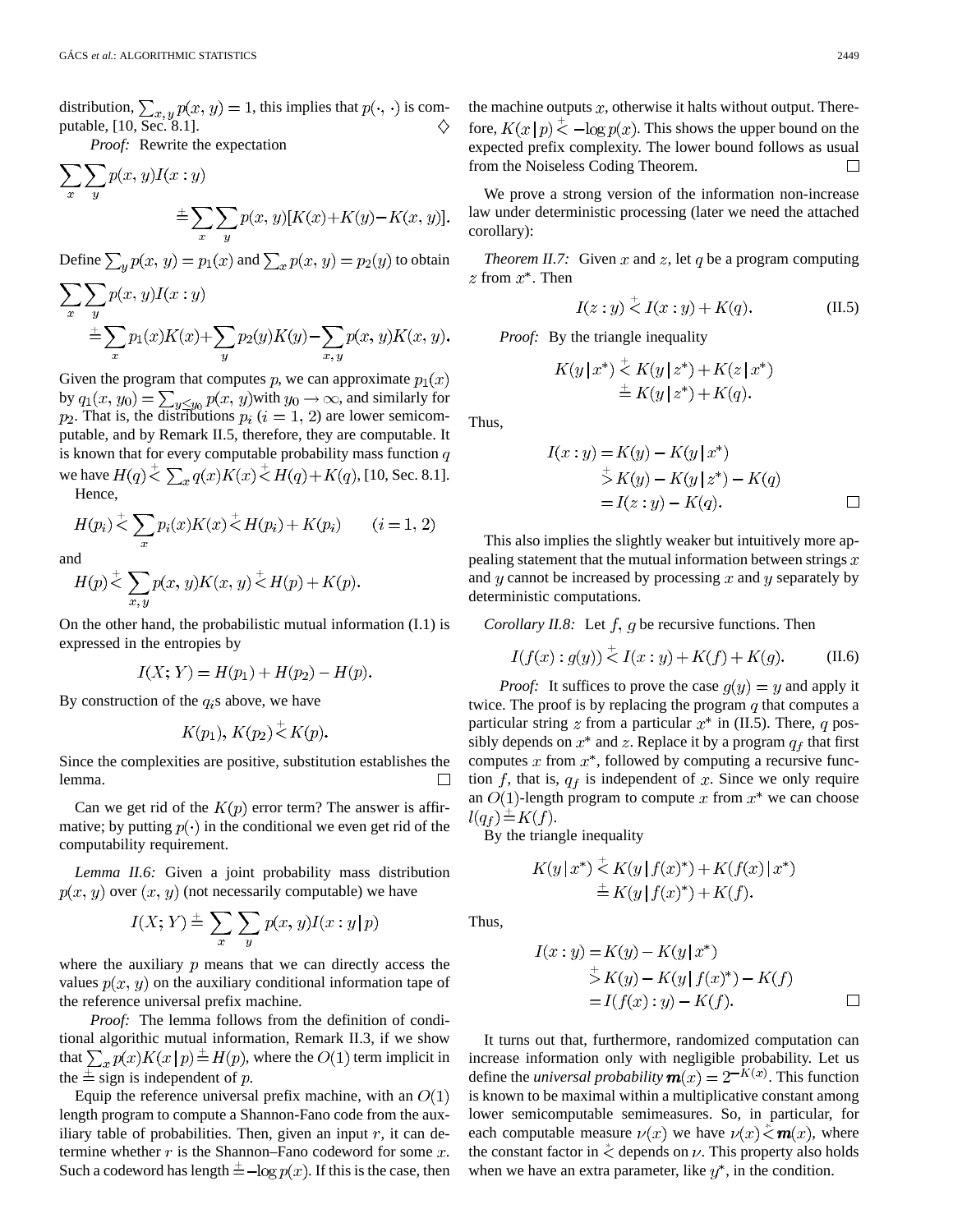Suppose that  $z$  is obtained from  $x$  by some randomized computation. The probability  $p(z|x)$  of obtaining z from x is a semicomputable distribution over the  $zs$ . Therefore, it is upperbounded by  $m(z|x) \stackrel{*}{\leq} m(z|x^*) = 2^{-K(z|x^*)}$ . The information increase  $I(z: y) - I(x: y)$  satisfies the theorem below.

*Theorem II.9:* For all  $x, y, z$  we have

$$
\mathbf{m}(z|x^*)2^{I(z;y)-I(x;y)} \stackrel{<}{<} \mathbf{m}(z|x^*,y,K(y|x^*)).
$$

*Remark II.10:* For example, the probability of an increase of mutual information by the amount d is  $\zeta 2^{-d}$ . The theorem implies

$$
\sum_z \pmb{m}(z\,|\,x^*) 2^{I(z:y)-I(x:y)} \stackrel{{}_\ast}{\leq} 1
$$

the  $m(\cdot|x^*)$ -expectation of the exponential of the increase is bounded by a constant.

*Proof:* We have

$$
I(z:y) - I(x:y) = K(y) - K(y | z^*) - (K(y) - K(y | x^*))
$$
  
= K(y | x^\*) - K(y | z^\*).

The negative logarithm of the left-hand side in the theorem is, therefore,

$$
K(z \mid x^*) + K(y \mid z^*) - K(y \mid x^*)
$$

Using Theorem II.1, and the conditional additivity (II.2), this is

$$
\stackrel{+}{\triangleright} K(y, z | x^*) - K(y | x^*) \stackrel{+}{=} K(z | x^*, y, K(y | x^*)). \quad \square
$$

#### III. FINITE-SET MODELS

For convenience, we initially consider the *model class* consisting of the family of finite sets of finite binary strings, that is, the set of finite subsets of  $\{0, 1\}^*$ .

#### *A. Finite-Set Representations*

Although all finite sets are recursive there are different ways to represent or specify the set. We only consider ways that have in common a method of recursively enumerating the elements of the finite set one by one, and differ in knowledge of its size. For example, we can specify a set of natural numbers by giving an explicit table or a decision procedure for membership and a bound on the largest element, or by giving a recursive enumeration of the elements together with the number of elements, or by giving a recursive enumeration of the elements together with a bound on the running time. We call a representation of a finite set *S* explicit if the size  $|S|$  of the finite set can be computed from it. A representation of S is *implicit* if the log size  $|\log |S|$ can be computed from it up to an additive constant term.

*Example III.1:* In Section III-D, we will introduce the set  $S^k$ of strings of complexity  $\leq k$ . It will be shown that this set can be represented implicitly by a program of size  $K(k)$ , but can be represented explicitly only by a program of size  $k$ .

Such representations are useful in two-stage encodings where one stage of the code consists of an index in  $S$  of length

 $\pm \log |S|$ . In the implicit case we know, within an additive constant, how long an index of an element in the set is.

We can extend the notion of Kolmogorov complexity from finite binary strings to finite sets. The (prefix-) complexity  $K_X(S)$  of a finite set S is defined by

 $K_X(S)=\min_i\{K(i)\mbox{: Turing machine }T_i\mbox{ computes }S$ in representation format  $X$ }

where  $X$  is for example "implicit" or "explicit." In general  $S^*$  denotes the first shortest self-delimiting binary program  $i(l(S^*) = K(S))$  in enumeration order from which S can be computed. These definitions critically depend, as explained above, on the representation format  $X$ : the way  $S$  is supposed to be represented as output of the computation can make a world of difference for  $S^*$  and  $K(S)$ . Since the representation format will be clear from the context, and to simplify notation, we drop the subscript  $X$ . To complete our discussion, the worst case of representation format  $X$ , a recursively enumerable representation where nothing is known about the size of the finite set, would lead to indexes of unknown length. We do not consider this case.

We may use the notation

$$
S_{\mathrm{impl}}, S_{\mathrm{expl}}
$$

for some implicit and some explicit representation of  $S$ . When a result applies to both implicit and explicit representations, or when it is clear from the context which representation is meant, we will omit the subscript.

#### *B. Optimal Model and Sufficient Statistic*

In the following, we will distinguish between "models" that are finite sets, and the "shortest programs" to compute those models that are finite strings. Such a shortest program is in the proper sense a statistic of the data sample as defined before. In a way this distinction between "model" and "statistic" is artificial, but for now we prefer clarity and unambiguousness in the discussion.

Consider a string x of length n and prefix complexity  $K(x) =$  $k$ . We identify the *structure* or *regularity* in  $x$  that are to be summarized with a set  $S$  of which  $x$  is a *random* or *typical* member: given  $S$  (or rather, an (implicit or explicit) shortest program  $S^*$ for  $S$ ), x cannot be described significantly shorter than by its maximal length index in S, that is,  $K(x \mid S^*) \stackrel{+}{>} \log |S|$ . Formally, we state the following.

*Definition III.2:* Let  $\beta \ge 0$  be an agreed upon, fixed, constant. A finite binary string  $x$  is a *typical* or *random* element of a set S of finite binary strings if  $x \in S$  and

$$
K(x \mid S^*) \ge \log|S| - \beta \tag{III.1}
$$

where  $S^*$  is an implicit or explicit shortest program for  $S$ . We will not indicate the dependence on  $\beta$  explicitly, but the constants in all our inequalities  $(\zeta)$  will be allowed to be functions of this  $\beta$ .

This definition requires a finite S. In fact, since  $K(x \mid S^*)$  $K(x)$ , it limits the size of S to  $O(2<sup>k</sup>)$  and the shortest program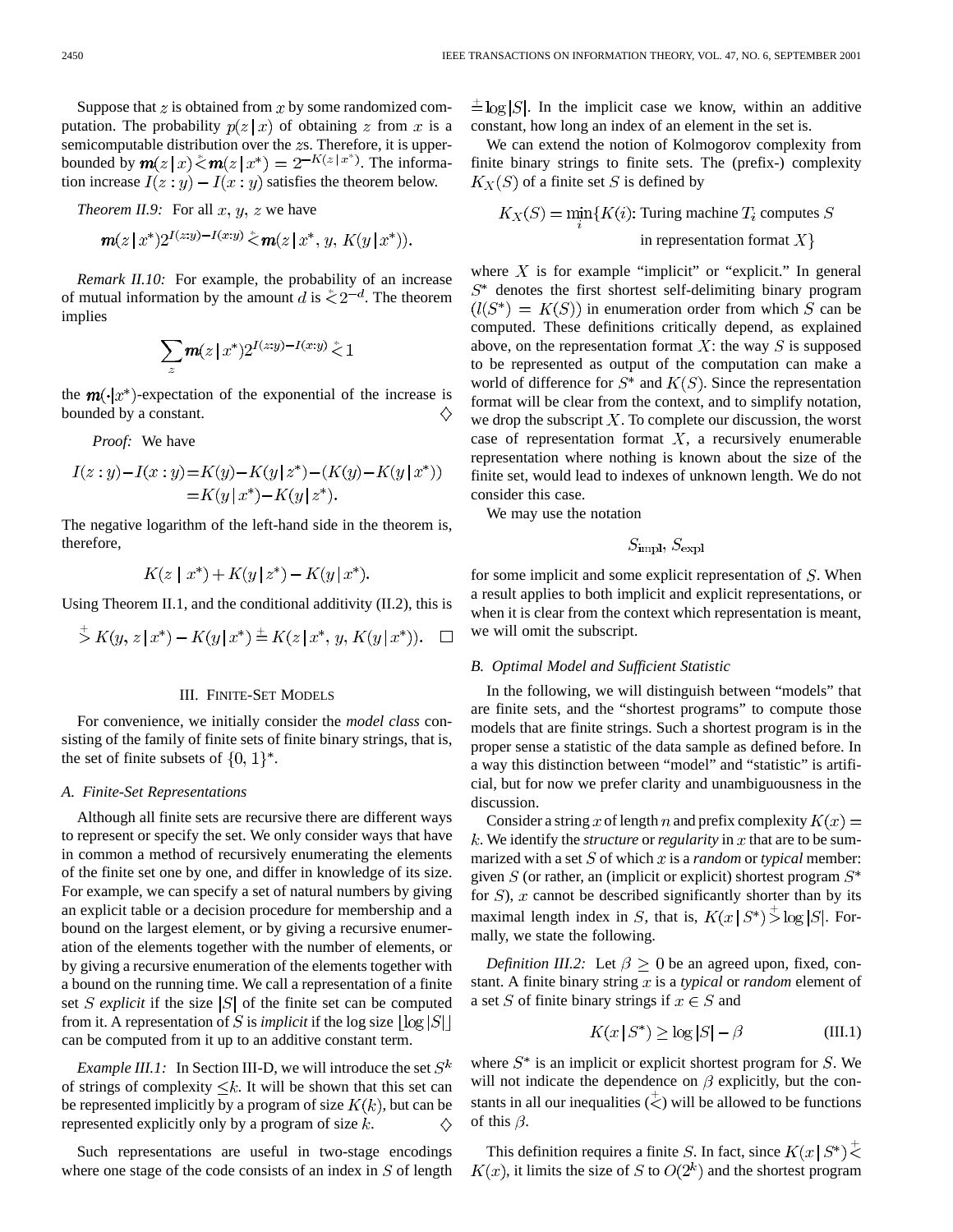$S^*$  from which S can be computed is an *algorithmic statistic* for  $x$  iff

$$
K(x \mid S^*) \stackrel{+}{=} \log |S|. \tag{III.2}
$$

Note that the notions of optimality and typicality are not absolute but depend on fixing the constant implicit in the  $\pm$ . Depending on whether  $S^*$  is an implicit or explicit program, our definition splits into implicit and explicit typicality.

*Example III.3:* Consider the set  $S$  of binary strings of length n whose every odd position is 0. Let  $x$  be an element of this set in which the subsequence of bits in even positions is an incompressible string. Then  $S$  is explicitly as well as implicitly typical for x. The set  $\{x\}$  also has both these properties.

*Remark III.4:* It is not clear whether explicit typicality implies implicit typicality. Section IV will show some examples which are implicitly very nontypical but explicitly at least nearly typical. ♦

There are two natural measures of suitability of such a statistic. We might prefer either the simplest set, or the largest set, as corresponding to the most likely structure "explaining" x. The singleton set  $\{x\}$ , while certainly a statistic for x, would indeed be considered a poor explanation. Both measures relate to the optimality of a two-stage description of x using  $S$ 

$$
K(x) \le K(x, S)
$$
  
\n
$$
\stackrel{\pm}{=} K(S) + K(x \mid S^*)
$$
  
\n
$$
\stackrel{\pm}{\le K(S) + \log |S|}
$$
 (III.3)

where we rewrite  $K(x, S)$  by (II.1). Here, S can be understood as either  $S_{\text{impl}}$  or  $S_{\text{expl}}$ . Call a set S (containing x) for which

$$
K(x) \stackrel{+}{=} K(S) + \log |S| \tag{III.4}
$$

*optimal*. Depending on whether  $K(S)$  is understood as  $K(S<sub>impl</sub>)$  or  $K(S<sub>expl</sub>)$ , our definition splits into implicit and explicit optimality. Mindful of our distinction between a finite set  $S$  and a program that describes  $S$  in a required representation format, we call a shortest program for an optimal set with respect to  $x$  an *algorithmic sufficient statistic* for  $x$ . Furthermore, among optimal sets, there is a direct tradeoff between complexity and log size, which together sum to  $\pm k$ . Equality (III.4) is the algorithmic equivalent dealing with the relation between the individual sufficient statistic and the individual data sample, in contrast to the probabilistic notion (I.2).

*Example III.5:* The following restricted model family illustrates the difference between the algorithmic individual notion of sufficient statistic and the probabilistic averaging one. Foreshadowing the discussion in Section VII, this example also illustrates the idea that the semantics of the model class should be obtained by a restriction on the family of allowable models, after which the (minimal) sufficient statistic identifies the most appropriate model in the allowable family and thus optimizes the parameters in the selected model class. In the algorithmic setting, we use all subsets of  $\{0, 1\}^n$  as models and the shortest programs computing them from a given data sample as the statistic. Suppose we have background information constraining the family of models to the  $n + 1$  finite

sets  $S_s = \{x \in \{0, 1\}^n : x = x_1 \cdots x_n \text{ and }$  $(0 \leq s \leq n)$ . Assume that our model family is the family of Bernoulli distributions. Then, in the probabilistic sense, for every data sample  $x = x_1 \dots x_n$  there is only one natural sufficient statistic: for  $\sum_i x_i = s$  this is  $T(x) = s$  with the corresponding model  $S_8$ . In the algorithmic setting the situation is more subtle. (In the following example we use the complexities conditional on n.) For  $x = x_1 \cdots x_n$  with  $\sum_i x_i = \frac{n}{2}$  taking  $S_{\frac{n}{2}}$  as model yields  $|S_{\frac{n}{2}}| = \binom{n}{\frac{n}{2}}$ , and therefore  $\log |S_{\frac{n}{2}}| \stackrel{+}{=} n - \frac{1}{2} \log n$ . The sum of  $K(S_{\frac{n}{2}}|n) \stackrel{+}{=} 0$  and the logarithmic term gives  $\pm n - \frac{1}{2} \log n$  for the right-hand side of (III.4). But taking  $x = 1010 \cdots 10$  yields  $K(x \mid n) \stackrel{+}{=} 0$  for the left-hand side. Thus, there is no algorithmic sufficient statistic for the latter  $x$  in this model class, while every  $x$  of length  $n$ has a probabilistic sufficient statistic in the model class. In fact, the restricted model class has algorithmic sufficient statistic for data samples  $x$  of length  $n$  that have maximal complexity with respect to the frequency of "1"s, the other data samples have no algorithmic sufficient statistic in this model class. ♦

*Example III.6:* It can be shown that the set  $S$  of Example III.3 is also optimal, and so is  $\{x\}$ . Typical sets form a much wider class than optimal ones:  $\{x, y\}$  is still typical for x but with most  $y$ , it will be too complex to be optimal for  $x$ .

For a perhaps less artificial example, consider complexities conditional on the length  $n$  of strings. Let  $y$  be a random string of length n, let  $S_y$  be the set of strings of length n which have 0's exactly where y has, and let x be a random element of  $S_y$ . Then  $x$  is a string random with respect to the distribution in which  $1$ 's are chosen independently with probability  $0.25$ , so its complexity is much less than n. The set  $S_u$  is typical with respect to  $x$  but is too complex to be optimal, since its (explicit or implicit) complexity conditional on  $n$  is  $n$ .

It follows that (programs for) optimal sets are statistics. Equality (III.4) expresses the conditions on the algorithmic individual relation between the data and the sufficient statistic. Later (Section VII) we demonstrate that this relation implies that the probabilistic optimality of mutual information (I.1) holds for the algorithmic version in the expected sense.

An algorithmic sufficient statistic  $T(\cdot)$  is a sharper individual notion than a probabilistic sufficient statistic. An optimal set  $S$ associated with  $x$  (the shortest program computing  $S$  is the corresponding sufficient statistic associated with  $x$ ) is chosen such that x is maximally random with respect to it. That is, the information in  $x$  is divided in a relevant structure expressed by the set  $S$ , and the remaining randomness with respect to that structure, expressed by x's index in S of  $\log |S|$  bits. The shortest program for  $S$  is itself an algorithmic definition of structure, without a probabilistic interpretation.

One can also consider notions of *near*-typical and *near*-optimal that arise from replacing the  $\beta$  in (III.1) by some slowly growing functions, such as  $O(\log l(x))$  or  $O(\log k)$  as in [17], [18].

In [17], [21], a function of k and x is defined as the lack of typicality of  $x$  in sets of complexity at most  $k$ , and they then consider the minimum k for which this function becomes  $\pm 0$ or very small. This is equivalent to our notion of a typical set.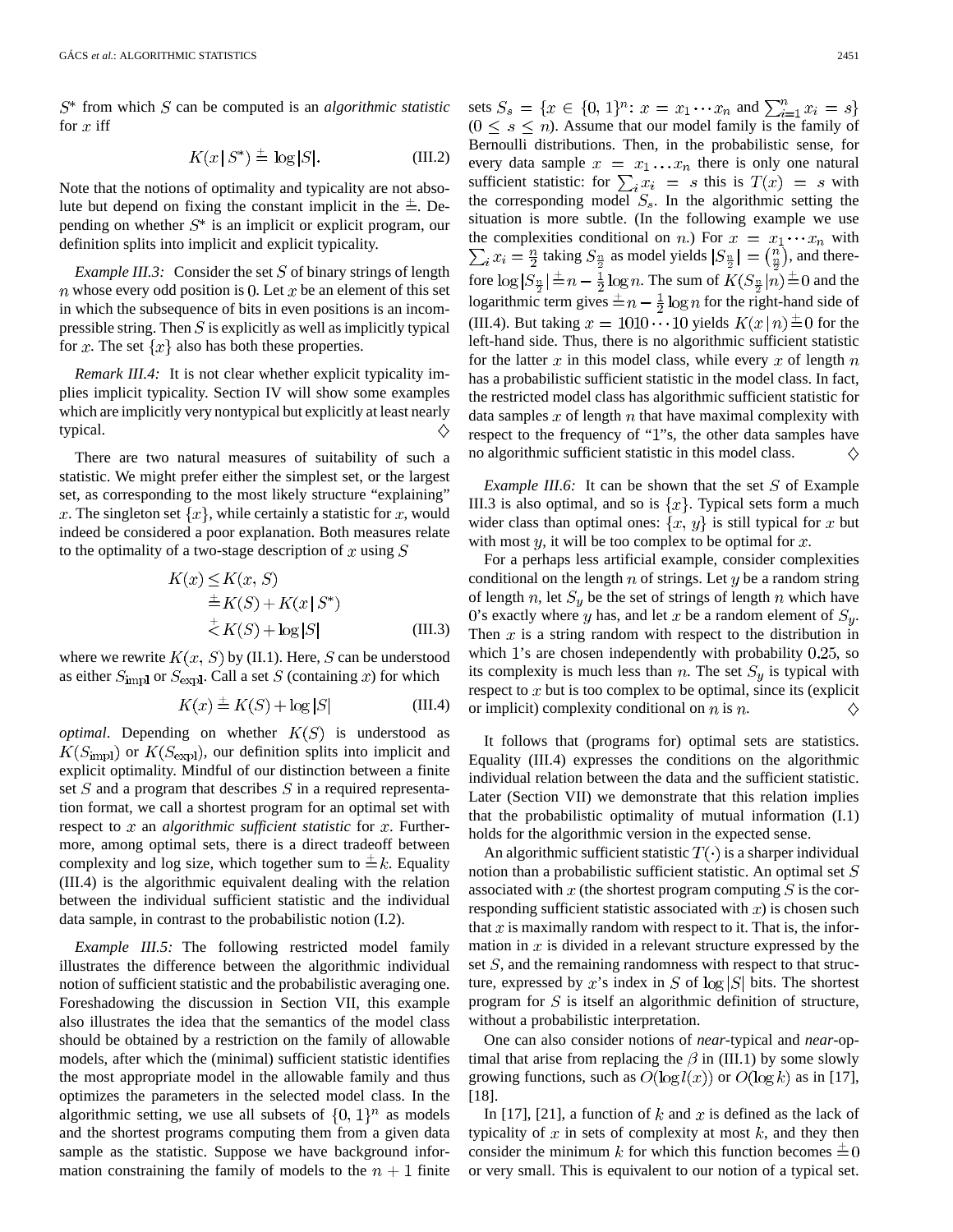

See the discussion of this function in Section IV. In [4], [5], only optimal sets are considered, and the one with the shortest program is identified as the *algorithmic minimal sufficient statistic* of  $x$ . Formally, this is the shortest program that computes a finite set  $S$  such that (III.4) holds.

#### *C. Properties of Sufficient Statistic*

We start with a sequence of lemmas that will be used in the later theorems. Several of these lemmas have two versions: for implicit sets and for explicit sets. In these cases,  $S$  will denote  $S_{\text{impl}}$  or  $S_{\text{expl}}$ , respectively.

It is shown in the following that the mutual information between every typical set and the data is not much less than  $K(K(x))$ , the complexity of the complexity  $K(x)$  of the data  $x$ . For optimal sets it is at least that, and for algorithmic minimal statistic it is equal to that. The number of elements of a typical set is determined by the following.

*Lemma III.7:* Let  $k = K(x)$ . If a set S is (implicitly or explicitly) typical for x then  $I(x : S) \stackrel{+}{=} k - \log |S|$ .

*Proof:* By definition  $I(x : S) \stackrel{+}{=} K(x) - K(x | S^*)$  and by typicality  $K(x \mid S^*) \stackrel{\perp}{=} \log |S|$ .

Typicality, optimality, and minimal optimality successively restrict the range of the cardinality (and complexity) of a corresponding model for a data  $x$ , leading to Fig. 1 summerizing this subsection. The above lemma states that for (implicitly or explicitly) typical S, the cardinality  $|S| = \Theta(2^{k-I(x:S)})$ . The next lemma asserts that for implicitly typical S the value  $I(x : S)$  can fall below  $K(k)$  by no more than an additive logarithmic term.

*Lemma III.8:* Let  $k = K(x)$ . If a set S is (implicitly or explicitly) typical for x then  $I(x : S)$   $\stackrel{+}{>}$   $K(k) - K(I(x : S))$  and  $\log |S| \le k - K(k) + K(I(x : S))$ . (Here, S is understood as  $S_{\text{impl}}$  or  $S_{\text{expl}}$ , respectively.)

*Proof:* Writing 
$$
k = K(x)
$$
, since  

$$
k \stackrel{+}{=} K(k, x) \stackrel{+}{=} K(k) + K(x | k^*)
$$
(III.5)

by (II.1), we have

$$
I(x: S) \stackrel{+}{=} K(x) - K(x \mid S^*) \stackrel{+}{=} K(k) - [K(x \mid S^*) - K(x \mid k^*)].
$$

Hence, it suffices to show

$$
K(x \, | \, S^*) - K(x \, | \, k^*) \stackrel{+}{\leq} K(I(x:S)).
$$

Now, from an implicit description  $S^*$  we can find the value  $\pm \log |S| \pm k - I(x : S)$ . To recover k we only require an extra  $K(I(x : S))$  bits apart from  $S^*$ . Therefore,  $K(k|S^*) \stackrel{+}{\leq} K(I(x:S))$ . This reduces what we have to show to

$$
K(x \mid S^*) \stackrel{+}{\leq} K(x \mid k^*) + K(k \mid S^*)
$$

which is asserted by Theorem II.1. The second statement follows from the first one by rewriting  $I(x : S)$  and substituting  $\log |S| \stackrel{+}{=} k(x | S^*).$ П

The term  $I(x : S)$  is at least  $K(k) - 2\log K(k)$  where  $k =$  $K(x)$ . For x of length n with  $k > n$  and  $K(k) > l(k) > \log n$ , this yields  $I(x : S) \stackrel{+}{>} \log n - 2 \log \log n$ .

If we further restrict typical sets to optimal sets then the possible number of elements in  $S$  is slightly restricted. First we show that implicit optimality of a set with respect to a data is equivalent to typicality with respect to the data combined with effective constructability (determination) from the data.

*Lemma III.9:* A set  $S$  is (implicitly or explicitly) optimal for x iff it is typical and  $K(S | x^*) \stackrel{\pm}{=} 0$ .

*Proof:* A set S is optimal iff (III.3) holds with equalities. Rewriting  $K(x, S) \stackrel{+}{=} K(x) + K(S | x^*)$ , the first inequality becomes an equality iff  $K(S | x^*) \stackrel{+}{=} 0$ , and the second inequality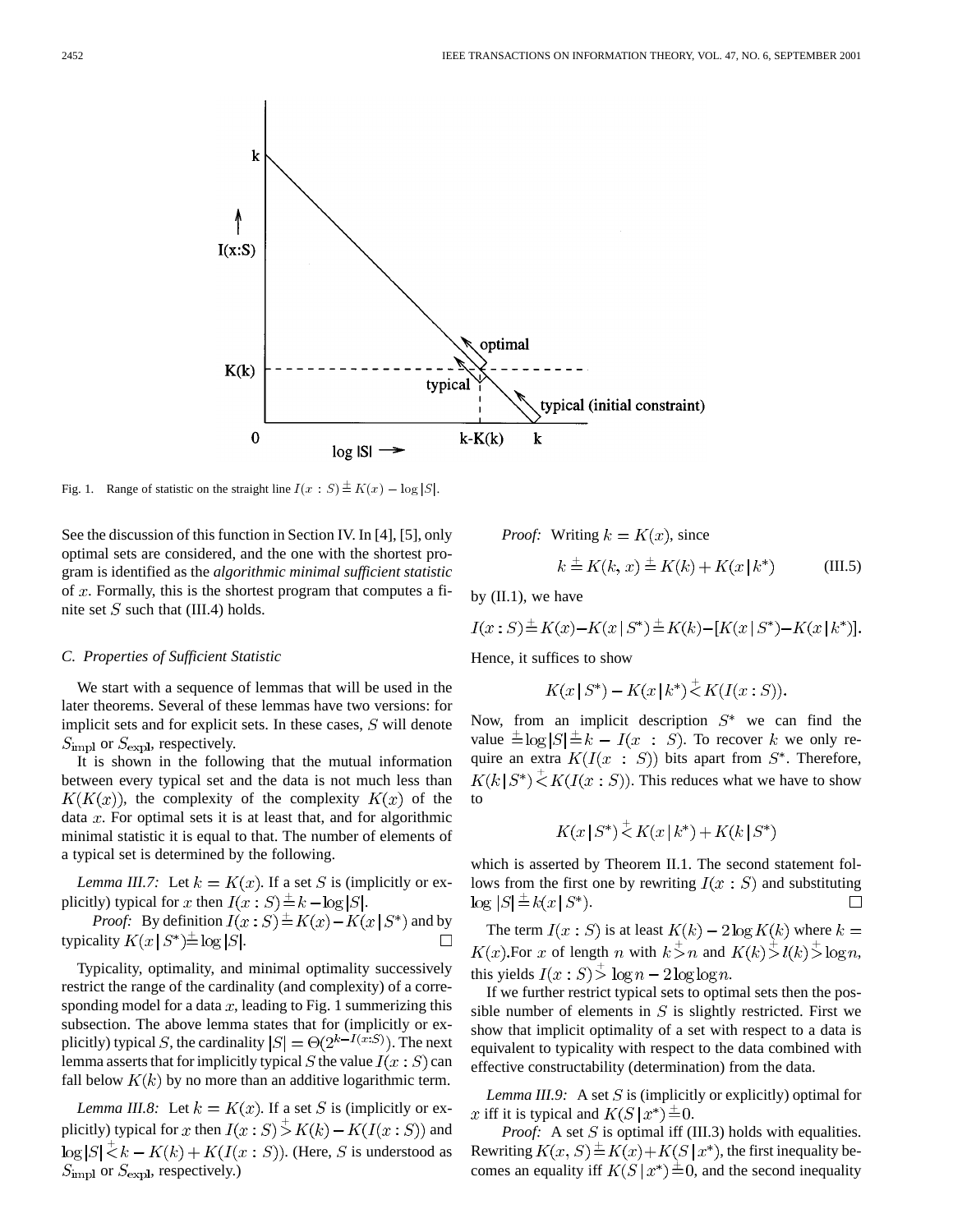becomes an equality iff  $K(x \mid S^*) \stackrel{+}{=} \log |S|$  (that is, S is a typical set).

*Lemma III.10:* Let  $k = K(x)$ . If a set S is (implicitly or explicitly) optimal for x, then  $I(x : S) \stackrel{+}{=} K(S) \stackrel{+}{>} K(k)$  and  $\log |S| \le k - K(k)$  (see Fig. 1).

*Proof:* If S is optimal for x, then

$$
k = K(x) \pm K(S) + K(x | S^*) \pm K(S) + \log |S|.
$$

From  $S^*$  we can find both  $K(S) \stackrel{+}{=} l(S^*)$  and  $\stackrel{+}{=} \log |S|$  and hence k, that is,  $K(k) \stackrel{+}{\leq} K(S)$ . We have

$$
I(x:S) \stackrel{+}{=} K(S) - K(S \mid x^*) \stackrel{+}{=} K(S)
$$

by (II.1), Lemma III.9, respectively. This proves the first property. Substitution of  $I(x : S) > K(k)$  in the expression of Lemma III.7 proves the second property.  $\Box$ 

#### *D. Implicit Minimal Sufficient Statistic*

A simplest implicitly optimal set (that is, of least complexity) is an implicit algorithmic minimal sufficient statistic. We demonstrate that  $S^k = \{y: K(y) \le k\}$ , the set of all strings of complexity at most  $k$ , is such a set. First we establish the cardinality of  $S^k$ .

*Lemma III.11:*  $\log |S^k| \stackrel{+}{=} k - K(k)$ .

*Proof:* The lower bound is easiest. Denote by  $k^*$  of length  $K(k)$  a shortest program for k. Every string s of length  $k K(k) - c$  can be described in a self-delimiting manner by prefixing it with  $k^*c^*$ , hence  $K(s)\overline{\xi}k-c+2\log c$ . For a large enough constant c, we have  $K(s) \leq k$  and hence there are  $\Omega(2^{k-K(k)})$  strings that are in  $S^k$ .

For the upper bound: by (III.5), all  $x \in S^k$  satisfy  $K(x \mid k^*)^{\perp}$  $k - K(k)$ , and there can only be  $O(2^{k - K(k)})$  of them.  $\Box$ 

From the definition of  $S^k$  it follows that it is defined by k alone, and it is the same set that is optimal for all objects of the same complexity  $k$ .

*Theorem III.12:* The set  $S^k$  is implicitly optimal for every x with  $K(x) = k$ . Also, we have  $K(S^k) \stackrel{+}{=} K(k)$ .

*Proof:* From  $k^*$  we can compute both k and  $k-l(k^*)=$  $k - K(k)$  and recursively enumerate  $S^k$ . Since also  $\log |S^k|$   $\triangleq$  $k - K(k)$  (Lemma III.11), the string  $k^*$  plus a fixed program is an implicit description of  $S^k$  so that  $K(k) \stackrel{+}{>} K(S^k)$ . Hence,  $K(x)$   $\geq K(S^k) + \log |S^k|$  and, since  $K(x)$  is the shortest description by definition, equality  $(\pm)$  holds. That is,  $S^k$  is optimal for x. By Lemma III.10,  $K(S^k) > K(k)$  which together with the reverse inequality above yields  $K(S^k) \stackrel{+}{=} K(k)$  which shows the theorem.

Again, using Lemma III.10 shows that the optimal set  $S^k$  has least complexity among all optimal sets for  $x$ , and therefore we have the following.

*Corollary III.13:* The set  $S^k$  is an implicit algorithmic minimal sufficient statistic for every x with  $K(x) = k$ .

All algorithmic minimal sufficient statistics  $S$  for  $x$  have  $K(S) \triangleq K(k)$ , and, therefore, there are  $O(2^{K(k)})$  of them. At least one such statistic  $(S<sup>k</sup>)$  is associated with every one of the  $O(2^k)$  strings x of complexity k. Thus, while the idea of the algorithmic minimal sufficient statistic is intuitively appealing, its unrestricted use does not seem to uncover most relevant aspects of reality. The only relevant structure in the data with respect to an algorithmic minimal sufficient statistic is the Kolmogorov complexity. To give an example, an initial segment of 3.1415... of length n of complexity  $\log n + O(1)$ shares the same algorithmic sufficient statistic with many (most?) binary strings of length  $\log n + O(1)$ .

#### *E. Explicit Minimal Sufficient Statistic*

Let us now consider representations of finite sets that are explicit in the sense that we can compute the cardinality of the set from the representation.

*1) Explicit Minimal Sufficient Statistic: Particular Cases*

*Example III.14:* The description program enumerates all the elements of the set and halts. Then a set like  $S^k = \{y: K(y) \le k\}$ has complexity  $\pm k$  [18]. Given the program, we can find an element not in  $S^k$ , which element by definition has complexity  $\geq k$ . Given  $S^k$  we can find this element and hence  $S^k$  has complexity  $\bar{z}$ . Let

$$
N^k=\left|S^k\right|.
$$

Then by Lemma III.11,  $\log N^k \stackrel{+}{=} k - K(k)$ . We can list  $S^k$ given  $k^*$  and  $N^k$  which shows  $K(S^k) \stackrel{+}{\leq} k$ . Thus, just like  $\{x\}$ ,  $S^k$  is an explicit sufficient statistic for  $x(K(x) = k)$ . But is it minimal? ♦

*Example III.15:* One way of implementing explicit finite representations is to provide an explicit generation time for the enumeration process. If we can generate  $S^k$  in time t recursively using  $k$ , then the previous argument shows that the complexity of every number  $t' \geq t$  satisfies  $K(t', k) \geq k$  so that

$$
K(t') \stackrel{+}{>} K(t' | k^*) \stackrel{+}{>} k - K(k)
$$

by  $(II.1)$ . This means that t is a huge time which as a function of  $k$  rises faster than every computable function. This argument also shows that explicit enumerative descriptions of sets S containing  $x$  by an enumerative process  $p$  plus a limit on the computation time t may take only  $l(p) + K(t)$  bits (with  $K(t) \leq \log t + 2 \log \log t$  but  $\log t$  unfortunately becomes *noncomputably large*! ♦

*Example III.16:* Another way is to indicate the element of  $S<sup>k</sup>$  that requires the longest generation time as part of the dovetailing process, for example, by its index  $i$  in the enumeration  $i \leq 2^{k-K(k)}$ . Then,  $K(i|k) \stackrel{+}{\leq} k - K(k)$ . In fact, since the shortest program  $p$  for the *i*th element together with  $k$  allows us to generate  $S^k$  explicitly, and above we have seen that explicit description format yields  $K(S^k) \stackrel{+}{=} k$ , we find we have  $K(p, k) > k$  and hence  $K(p) > k - K(k)$ . ♦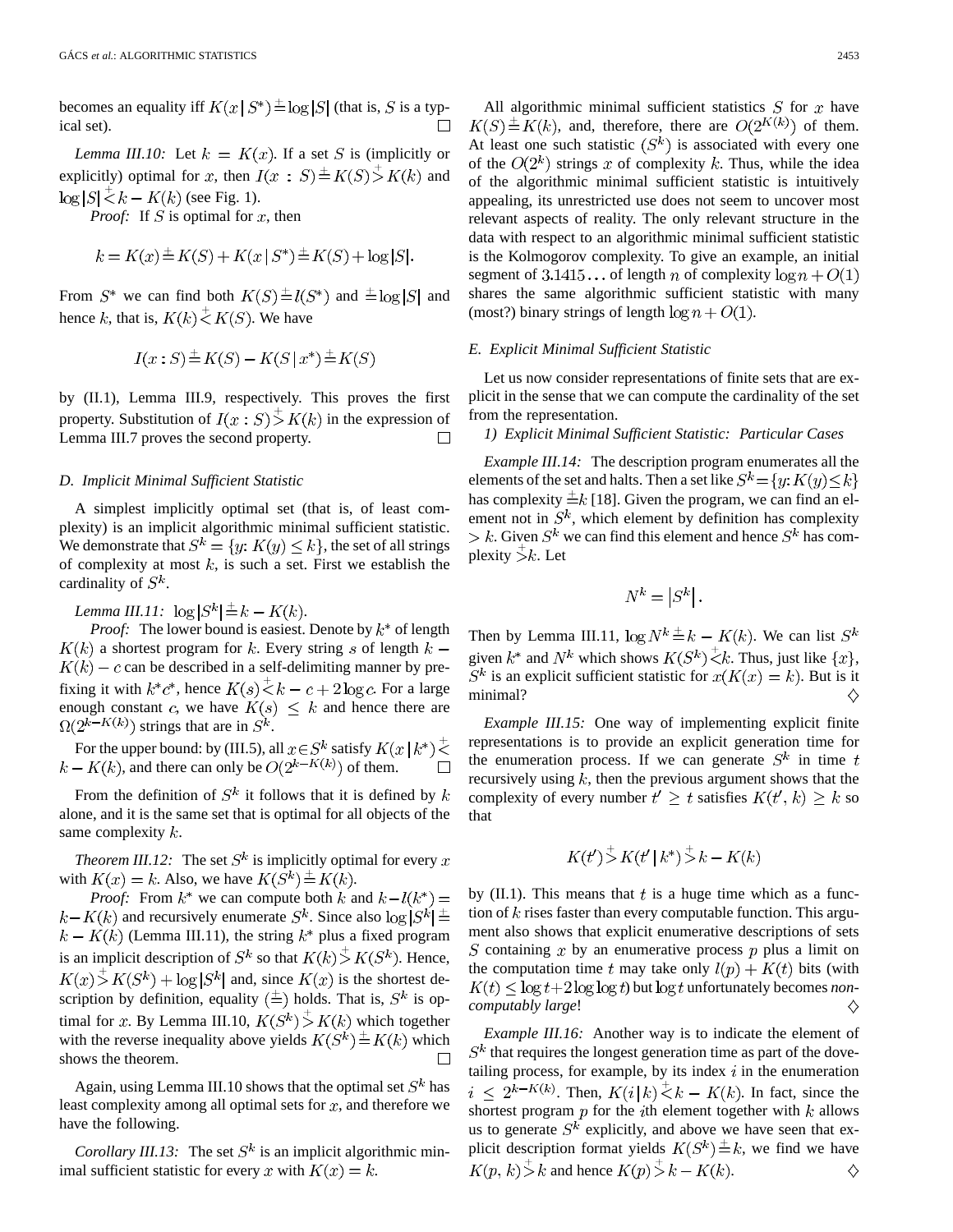In other cases, the generation time is simply recursive in the input:  $S_n = \{y: l(y) \leq n\}$  so that

$$
K(S_n) \stackrel{+}{=} K(n) \le \log n + 2 \log \log n.
$$

That is, this sufficient statistic for a random string  $x$  with  $K(x) \triangleq n + K(n)$  has complexity  $K(n)$  both for implicit descriptions and explicit descriptions: differences in complexity arise only for nonrandom strings (but not too nonrandom, for  $K(x) \triangleq 0$  these differences vanish again).

*Lemma III.17:*  $S_n$  is an example of a *minimal sufficient statistic*, both explicit and implicit, for all x with  $K(x) \pm$  $n + K(n)$ .

*Proof:* The set  $S_n$  is a sufficient statistic for x since  $K(x) \triangleq K(S_n) + \log |S_n|$ . It is minimal since, by Lemma III.10, we must have  $K(S) > K(K(x))$  for implicit, and hence for explicit sufficient statistics. It is evident that  $S_n$  is explicit:  $|S_n| = 2^n$ .  $\Box$ 

It turns out that some strings cannot thus be explicitly represented parsimonously with low-complexity models (so that one necessarily has bad high-complexity models like  $S^k$  above). For explicit representations, [17] has demonstrated the existence of a class of strings called *nonstochastic* that do not have efficient two-part representations with  $K(x) \stackrel{+}{=} K(S) + \log |S|$   $(x \in S)$ with  $K(S)$  significantly less than  $K(x)$ . This result does not yet enable us to exhibit an explicit minimal sufficient statistic for such a string. But in Section IV, we improve these results to the best possible, simultaneously establishing explicit minimal sufficient statistics for the subject ultimate nonstochastic strings:

*Lemma III.18:* For every length  $n$ , there exist strings  $x$  of length n with  $K(x | n) \pm n$  for which  $\{x\}$  is an explicit minimal sufficient statistic. The proof is deferred to the end of Section IV.

*2) Explicit Minimal Near-Sufficient Statistic: General Case* Again, consider the special set  $S^k = \{y: K(y) \leq k\}$ . As we have seen earlier,  $S^k$  itself cannot be explicitly optimal for x since  $K(S^k) \stackrel{+}{=} k$  and  $\log N^k \stackrel{+}{=} k - K(k)$ , and, therefore,

$$
K(S^k) + \log N^k \stackrel{+}{=} 2k - K(k)
$$

which considerably exceeds  $k$ . However, it turns out that a closely related set ( $S_{m_x}^k$  below) is explicitly near-optimal. Let  $I_y^k$  denote the index of y in the standard enumeration of  $S^k$ , where all indexes are padded to the same length  $\stackrel{+}{=} k - K(k)$ with 0's in front. For  $K(x) = k$ , let  $m_x$  denote the longest joint prefix of  $I_x^k$  and  $N^k$ , and let

$$
I_x^k = m_x 0 i_x \qquad N^k = m_x 1 n_x.
$$
  
Lemma III.19: For  $K(x) = k$ , the set

 $S_{m_x}^k = \{y \in S^k : m_x 0 \text{ a prefix of } I_y^k\}$ 

satisfies

$$
\log \left| S_{m_x}^k \right| \stackrel{+}{=} k - K(k) - l(m_x)
$$
  

$$
K\left( S_{m_x}^k \right) \stackrel{+}{\leq} K(k) + K(m_x)
$$
  

$$
\stackrel{+}{\leq} K(k) + l(m_x) + K(l(m_x)).
$$

Hence it is explicitly near-optimal for  $x$  (up to an addive  $K(l(m_x)) \leq K(k) \leq \log k + 2 \log \log k$  term).

*Proof:* We can describe x by  $k^* m_x^* i_x$  where  $m_x 0 i_x$  is the index of x in the enumeration of  $S^k$ . Moreover,  $k^*m_x^*$  explicitly describes the set  $S_{m_x}^k$ . Namely, using k we can recursively enumerate  $S^k$ . At some point, the first string  $z \in S^k_{m_x}$  is enumerated (index  $I_z^k = m_x 00 \cdots 0$ ). By assumption and  $N^k = m_x 1 \dots$ . Therefore, in the enumeration of  $S^k$  eventually string u with  $I_u^k = m_x 011 \cdots 1$  occurs which is the last string in the enumeration of  $S_{m_x}^k$ . Thus, the size of  $S_{m_x}^k$  is precisely  $2^{l(N^k)-l(m_x)}$ , where

$$
l(N^k) - l(m_x) \pm l(n_x) \pm \log |S^k_{m_x}|
$$
  
and  $S^k_{m_x}$  is explicitly described by  $k^* m_x^*$ . Since  

$$
l(k^* m_x 0 i_x) \pm k \text{ and } \log |S^k_{m_x}| \pm k - K(k) - l(m_x)
$$

we have

$$
K\left(S_{m_x}^k\right) + \log \left|S_{m_x}^k\right| \stackrel{+}{=} K(k) + K(m_x) + k - K(k) - l(m_x)
$$
  

$$
\stackrel{+}{=} k + K(m_x) - l(m_x)
$$
  

$$
\stackrel{+}{\leq} k + K(l(m_x)).
$$

This shows  $S_{m_x}^k$  is explicitly near optimal for x (up to an additive logarithmic term).  $\Box$ 

*Lemma III.20:* Every explicit optimal set  $S \subseteq S^k$  containing  $x$  satisfies

$$
K(S) > K(k) + l(m_x) - K(l(m_x)).
$$

*Proof:* If  $S \subseteq S^k$  is explicitly optimal for x, then we can find k from  $S^*$  (as in the proof of Lemma III.10), and given k and S we find  $K(k)$  as in Theorem II.1. Hence, given  $S^*$ , we can enumerate  $S^k$  and determine the maximal index  $I_u^k$  of a  $y \in S$ . Since also  $x \in S$ , the numbers  $I_y^k$ ,  $I_x^k$ ,  $N^k$  have a maximal common prefix  $m_x$ . Write  $I_x^k = m_x 0 i_x$  with  $l(i_x) \stackrel{+}{=} k - K(k)$  $l(m_x)$  by Lemma III.10. Given  $l(m_x)$  we can determine  $m_x$ from  $I_y^k$ . Hence, from  $S, l(m_x)$ , and  $i_x$  we can reconstruct x. That is,

$$
K(S) + K(l(m_x)) + l(I_x^k) - l(m_x) \stackrel{<}{>} k
$$

 $\Box$ 

which yields the lemma.

Lemmas III.19 and III.20 demonstrate the following.

*Theorem III.21:* The set  $S_{m_x}^k$  is an explicit algorithmic minimal near-sufficient statistic for x among subsets of  $S^k$  in the following sense:

$$
\begin{aligned} \left| K\left(S_{m_x}^k\right) - K(k) - l(m_x) \right| & \stackrel{+}{\leq} K(l(m_x)),\\ \log \left| S_{m_x}^k \right| & \stackrel{+}{=} k - K(k) - l(m_x). \end{aligned}
$$

Hence

$$
K(S_{m_x}^k) + \log |S_{m_x}^k| \stackrel{+}{=} k \pm K(l(m_x))
$$

Note,  $K(l(m_x)) \leq \log k + 2 \log \log k$ .

*3) Almost Always "Sufficient":* We have not completely succeeded in giving a concrete algorithmic explicit minimal sufficient statistic. However, we can show that  $S_{m_x}^k$  is *almost always* minimal sufficient.

The complexity and cardinality of  $S_{m_x}^k$  depend on  $l(m_x)$ which will, in turn, depend on x. One extreme is  $l(m_x) \stackrel{+}{=} 0$ which happens for the majority of x's with  $K(x) = k$ —for example, the first 99.9% in the enumeration order. For those  $x$ 's we can replace "near-sufficient" by "sufficient" in Theorem III.21. Can the other extreme be reached? This is the case when  $x$  is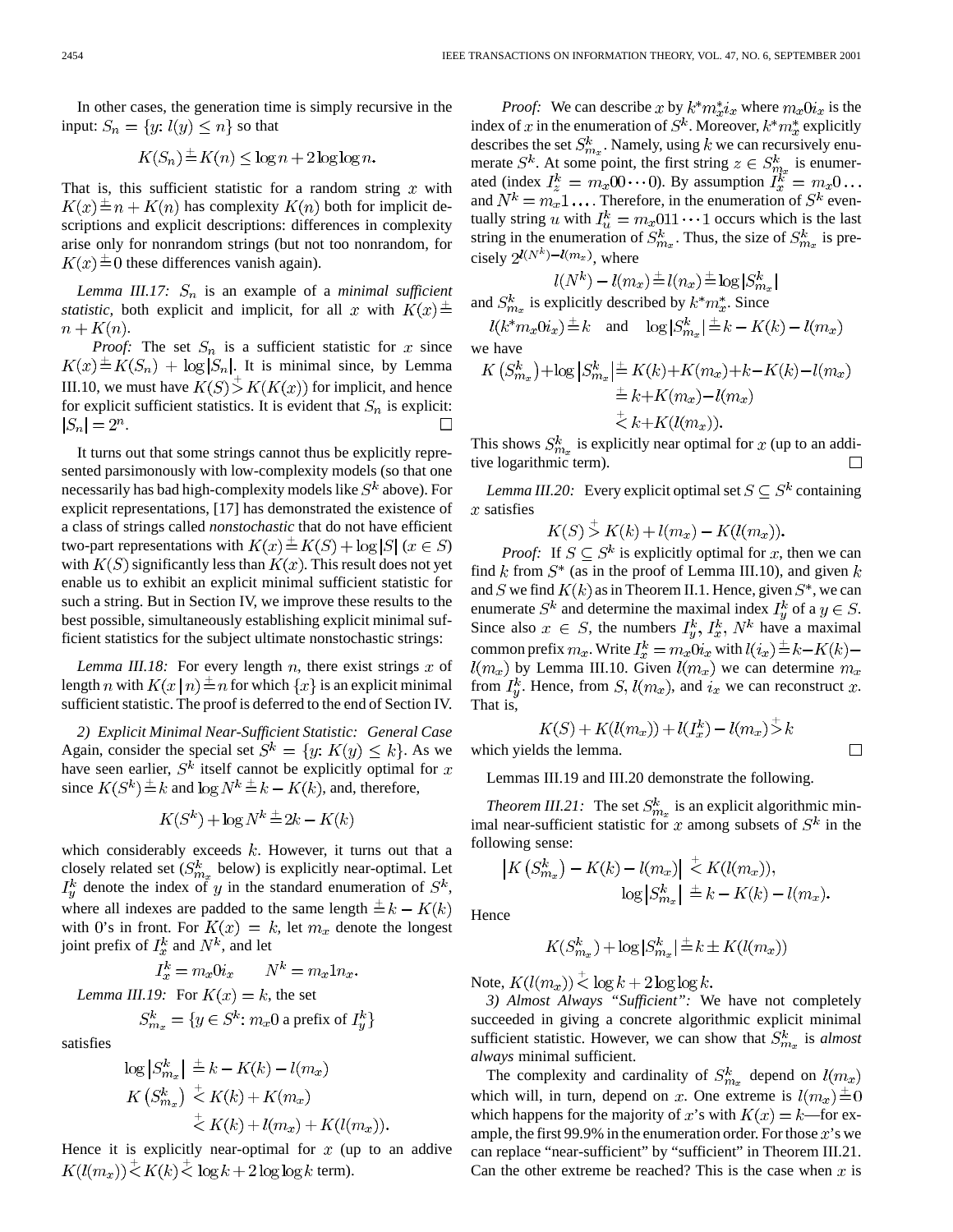enumerated close to the end of the enumeration of  $S^k$ . For example, this happens for the "nonstochastic" objects of which the existence was proven by Shen [17] (see Section IV). For such objects,  $l(m_x)$  grows to  $\pm k - K(k)$  and the complexity of  $S_{m_x}^k$ rises to  $\pm k$  while  $\log |S_{m_x}^k|$  drops to  $\pm 0$ . That is, the explicit algorithmic minimal sufficient statistic for  $x$  is essentially  $x$  itself. For those  $x$ 's we can also replace "near-sufficient" with "sufficient" in Theorem III.21. Generally, for the overwhelming majority of data x of complexity k the set  $S_{m_x}^k$  is an explicit algorithmic minimal sufficient statistic among subsets of  $S<sup>k</sup>$  (since  $l(m_x) \equiv 0$ ).

The following discussion will put what was said above into a more illuminating context. Let

$$
X(r) = \{x: l(m_x) \ge r\}.
$$

The set  $X(r)$  is infinite, but we can break it into slices and bound each slice separately.

*Lemma III.22:*

$$
\left| X(r) \bigcap \left( S^k \setminus S^{k-1} \right) \right| \leq 2^{-r+1} \left| S^k \right|.
$$

*Proof:* For every x in the set defined by the left-hand side of the inequality, we have  $l(m_x) \ge r$ , and the length of continuation of  $m_x$  to the total padded index of x is

$$
\leq \lceil \log |S^k| \rceil - r \leq \log |S^k| - r + 1.
$$

Moreover, all these indexes share the same first  $r$  bits. This proves the lemma.  $\Box$ 

*Theorem III.23:*

$$
\sum_{x \in X(r)} 2^{-K(x)} \le 2^{-r+2}.
$$

*Proof:* Let us prove first

$$
\sum_{k\geq 0} 2^{-k} |S^k| \leq 2. \tag{III.6}
$$

By the Kraft inequality, we have, with  $t_k = |S^k \setminus S^{k-1}|$ 

$$
\sum_{k\geq 0} 2^{-k} t_k \leq 1
$$

since  $S^k$  is in a one to one correspondence with the prefix programs of length  $\leq k$ . Hence,

$$
\sum_{k\geq 0} 2^{-k} |S^k| = \sum_{k\geq 0} 2^{-k} \sum_{i=0}^{\kappa} t_i
$$

$$
= \sum_{i\geq 0} t_i \sum_{k=i}^{\infty} 2^{-k}
$$

$$
= \sum_{i\geq 0} t_i 2^{-i+1} \leq 2.
$$

For the statement of the lemma, we have

$$
\sum_{x \in X(r)} 2^{-K(x)} = \sum_{k \ge 0} 2^{-k} |X(r) \cap (S^k \setminus S^{k-1})|
$$
  

$$
\le 2^{-r+1} \sum_{k \ge 0} 2^{-k} |S^k| \le 2^{-r+2}
$$

where in the last inequality we used (III.6).

This theorem can be interpreted as follows (we rely here on a discussion, unconnected with the present topic, about universal

probability with L. A. Levin in 1973). The above theorem states  $\sum_{x \in X(r)} m(x) \leq 2^{-r+2}$ . By the multiplicative dominating property of  $m(x)$  with respect to every lower semicomputable semimeasure, it follows that for every computable measure  $\nu$ , we have  $\sum_{x \in X(r)} \nu(x) \zeta(2^{-r})$ . Thus, the set of objects x for which  $l(m_x)$  is large has small probability with respect to every computable probability distribution.

To shed light on the exceptional nature of strings  $x$  with large  $l(m_x)$  from yet another direction, let  $\chi$  be the infinite binary sequence, the *halting sequence*, which constitutes the characteristic function of the halting problem for our universal Turing machine: the *i*th bit of  $\chi$  is 1 of the machine halts on the *i*th program, and is 0 otherwise. The expression

$$
I(\chi : x) = K(x) - K(x | \chi)
$$

shows the amount of information in the halting sequence about the string x. (For an infinite sequence  $\eta$ , we go back formally to the definition  $I(\eta : x) = K(x) - K(x|\eta)$  of [10], since introducing a notion of  $\eta^*$  in place of  $\eta$  here has not been shown yet to bring any benefits.) We have

$$
\sum_x \textbf{\textit{m}}(x) 2^{I(\chi;x)} = \sum_x 2^{-K(x\,|\,\chi)} \leq 1.
$$

Therefore, if we introduce a new quantity  $X'(r)$  related to  $X(r)$ defined by

$$
X'(r) = \{x : I(\chi : x) > r\}
$$

then by Markov's inequality

$$
\sum_{x \in X'(r)} \mathbf{m}(x) 2^{I(x;x)} < 2^{-r}.
$$

That is, the universal probability of  $X'(r)$  is small. This is a new reason for  $X(r)$  to be small, as is shown in the following theorem.

*Theorem III.24:* We have

$$
I(\chi : x) > l(m_x) - 2\log l(m_x)
$$

and (essentially equivalently)  $X(r) \subset X'(r-2\log r)$ .

*Remark III.25:* The first item in the theorem implies that if  $l(m_x) \ge r$ , then  $I(\chi : x) > r - 2 \log r$ . This in turn implies the second item  $X(r) \subset X'(r-2\log r)$ . Similarly, the second item essentially implies the first item. Thus, a string for which the explicit minimal sufficient statistic has complexity much larger than  $K(k)$  (that is,  $l(m_x)$  is large) is exotic in the sense that it belongs to the kind of strings about which the halting sequence contains much information and *vice versa*:  $I(\chi : x)$  is large.  $\diamondsuit$ 

*Proof:* When we talk about complexity with  $\chi$  in the condition, we use a Turing machine with  $\chi$  as an "oracle." With the help of  $\chi$ , we can compute  $m_x$ , and so we can define the following new semicomputable (relative to  $\chi$ ) function with  $c = 6/\pi^2$ :

$$
\nu(x \mid \chi) = c \mathbf{m}(x) 2^{l(m_x)} / l(m_x)^2.
$$

We have, using Theorem III.23 and defining  $Y(r) = X(r) \setminus$  $X(r+1)$  so that  $l(m_x) = r$  for  $x \in Y(r)$ 

$$
\sum_{x \in Y(r)} \nu(x \mid \chi) = cr^{-2}2^r \sum_{x \in Y(r)} 2^{-K(x)}
$$
  

$$
\le cr^{-2}2^r 2^{-r+2} \le 4cr^{-2}.
$$

 $\Box$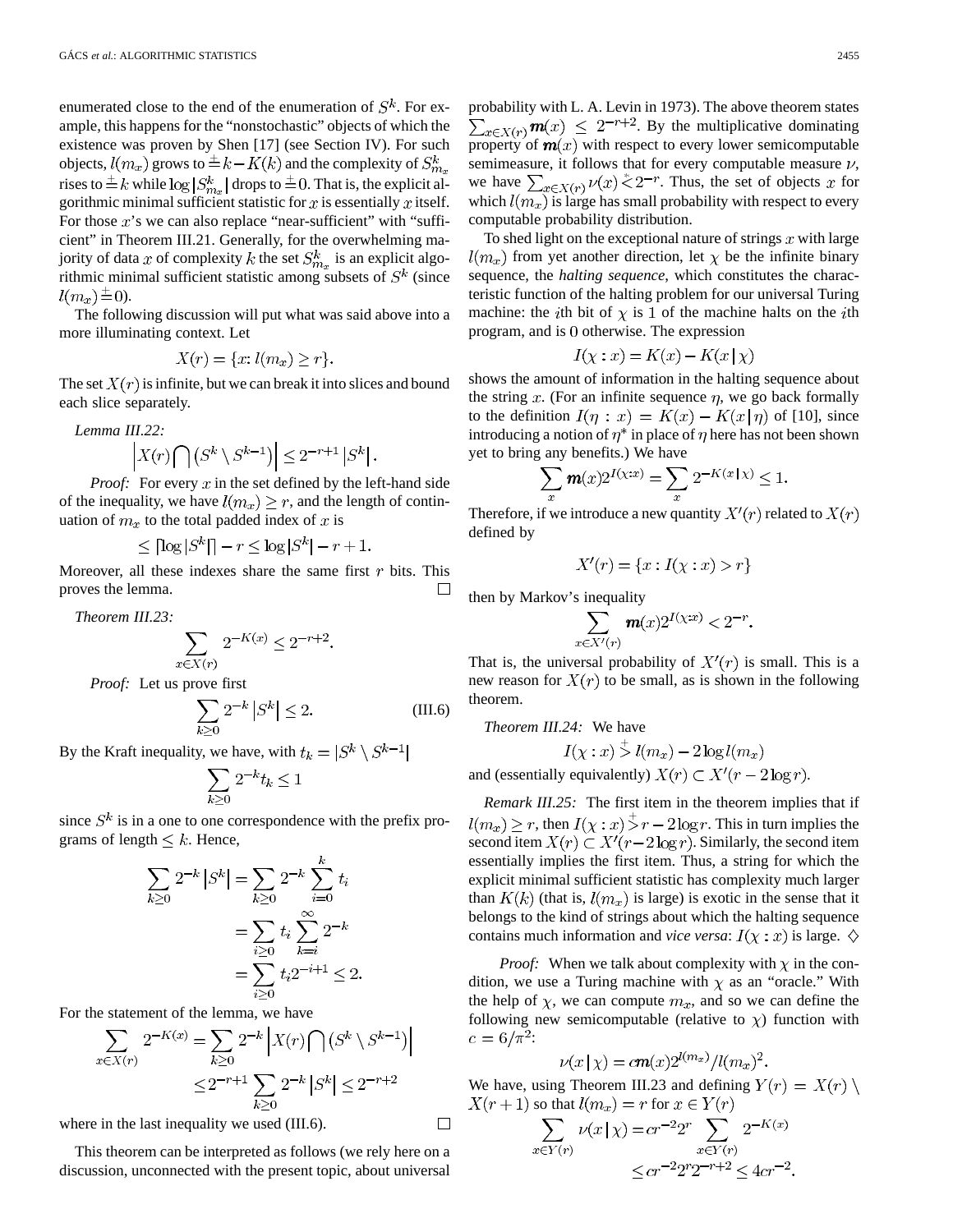Summing over  $r$  gives

$$
\sum_{x} \nu(x \mid \chi) \le 4.
$$

The theorem that  $\mathbf{m}(x) = 2^{-K(x)}$  is maximal within multiplicative constant among semicomputable semimeasures is also true relative to oracles. Since we have established that  $\nu(x|\chi)/4$  is a semicomputable semimeasure, therefore,  $m(x | \chi) \stackrel{\sim}{>} \nu(x | \chi)$ , or equivalently

 $K(x | \chi) \stackrel{+}{\leq} -\log \nu(x | \chi) \stackrel{+}{=} K(x) - l(m_x) + 2 \log l(m_x)$ which proves the theorem. П

#### IV. NONSTOCHASTIC OBJECTS

In this section, whenever we talk about a description of a finite set  $S$  we mean an *explicit* description. This establishes the precise meaning of  $K(S)$ ,  $K(\cdot | S)$ ,  $\mathbf{m}(S) = 2^{-K(S)}$ , and  $\mathbf{m}(\cdot | S) = 2^{K(\cdot | S)}$ , and so forth.

Every data sample consisting of a finite string  $x$  has a sufficient statistic in the form of the singleton set  $\{x\}$ . Such a sufficient statistic is not very enlightening since it simply replicates the data and has equal complexity with  $x$ . Thus, one is interested in the minimal sufficient statistic that represents the regularity (the meaningful) information, in the data and leaves out the accidental features. This raises the question whether every  $x$  has a minimal sufficient statistic that is significantly less complex than  $x$  itself. At the Tallinn conference in 1973, Kolmogorov (according to [17], [4]) raised the question whether there are objects  $x$  that have no minimal sufficient statistic of relatively small complexity. In other words, he inquired into the existence of objects that are not in general position (random with respect to) any finite set of small enough complexity, that is, "absolutely nonrandom" objects. Clearly, such objects  $x$  have neither minimal nor maximal complexity: if they have minimal complexity then the singleton set  $\{x\}$  is a minimal sufficient statistic of small complexity, and if  $x \in \{0, 1\}^n$  is completely incompressible (that is, it is individually random and has no meaningful information), then the uninformative universe  $\{0, 1\}^n$  is the minimal sufficient statistic of small complexity. To analyze the question better we need the technical notion of randomness deficiency.

Define the *randomness deficiency* of an object  $x$  with respect to a finite set  $S$  containing it as the amount by which the complexity of  $x$  as an element of  $S$  falls short of the maximal possible complexity of an element in  $S$  when  $S$  is known explicitly (say, as a list)

$$
\delta_S(x) = \log |S| - K(x | S). \tag{IV.1}
$$

The meaning of this function is clear: most elements of  $S$  have complexity near  $log |S|$ , so this difference measures the amount of compressibility in  $x$  compared to the generic, typical, random elements of  $S$ . This is a generalization of the sufficiency notion in that it measures the discrepancy with typicality and hence sufficiency: if a set S is a sufficient statistic for x then  $\delta_S(x) \triangleq 0$ .

We now continue the discussion of Kolmogorov's question. Shen [17] gave a first answer by establishing the existence of absolutely nonrandom objects  $x$  of length  $n$ , having randomness deficiency at least  $n - 2k - O(\log k)$  with respect to every finite set S of complexity  $K(S) < k$  that contains x. Moreover, since the set  $\{x\}$  has complexity  $K(x)$  and the randomness deficiency of x with respect to this singleton set is  $\pm 0$ , it follows by choice of  $k = K(x)$  that the complexity  $K(x)$  is at least  $n/2 - O(\log n)$ .

Here we sharpen this result. We establish the existence of absolutely nonrandom objects  $x$  of length  $n$ , having randomness deficiency at least  $n - k$  with respect to every finite set S of complexity  $K(S|n) < k$  that contains x. Clearly, this is best possible since  $x$  has randomness deficiency of at least  $n - K(S \mid n)$  with every finite set S containing x, in particular, with complexity  $K(S | n)$  more than a fixed constant below n the randomness deficiency exceeds that fixed constant. That is, every sufficient statistic for  $x$  has complexity at least  $n$ . But if we choose  $S = \{x\}$  then  $K(S \mid n) \stackrel{+}{\leq} K(x \mid n) \stackrel{+}{\leq} n$ , and, moreover, the randomness deficiency of  $x$  with respect to  $S$ is  $n - K(S \mid n) \pm 0$ . Together this shows that the absolutely nonrandom objects  $x$  length  $n$  of which we established the existence have complexity  $K(x \mid n) \stackrel{+}{=} n$ , and, moreover, they have significant randomness deficiency with respect to every set  $S$  containing them that has complexity significantly below their own complexity  $n$ .

#### *A. Kolmogorov Structure Function*

We first consider the relation between the minimal unavoidable randomness deficiency of  $x$  with respect to a set  $S$  containing it, when the complexity of S is upper-bounded by  $\alpha$ . These functional relations are known as *Kolmogorov structure functions*. Kolmogorov proposed a variant of the function

$$
h_x(\alpha) = \min_{S} \{ \log |S| : x \in S, K(S) < \alpha \},\tag{IV.2}
$$

where  $S \subseteq \{0, 1\}^*$  is a finite set containing x, the contemplated model for  $x$ , and  $\alpha$  is a nonnegative integer value bounding the complexity of the contemplated  $S$ 's. He did not specify what is meant by  $K(S)$  but it was noticed immediately, as the paper [18] points out, that the behavior of  $h_x(\alpha)$  is rather trivial if  $K(S)$ is taken to be the complexity of a program that lists  $S$  without necessarily halting. Section III-D elaborates this point. So, the present section refers to explicit descriptions only.

It is easy to see that for every increment  $d$  we have

$$
h_x(\alpha + d) \le |h_x(\alpha) - d + O(\log d)|
$$

provided the right-hand side is nonnegative, and 0 otherwise. Namely, once we have an optimal set  $S_\alpha$  we can subdivide it in any standard way into  $2^d$  parts and take as  $S_{\alpha+d}$  the part containing x. Also,  $h_x(\alpha) = 0$  implies  $\alpha > K(x)$ , and, since the choice of  $S = \{x\}$  generally implies only  $\alpha \stackrel{+}{\leq} K(x)$  is meaningful, we can conclude that  $\alpha \stackrel{+}{=} K(x)$ . Therefore, it seems better advised to consider the function

$$
h_x(\alpha) + \alpha - K(x) = \min_{S} \{ \log |S| - (K(x) - \alpha) : K(S) < \alpha \}
$$

rather than (IV.2). For technical reasons related to later analysis, we introduce the following variant of randomness deficiency (IV.1):

$$
\delta_S^*(x) = \log |S| - K(x | S, K(S)).
$$

The function  $h_x(\alpha) + \alpha - K(x)$  seems related to a function of more intuitive appeal, namely,  $\beta_x(\alpha)$  measuring the minimal unavoidable randomness deficiency of  $x$  with respect to every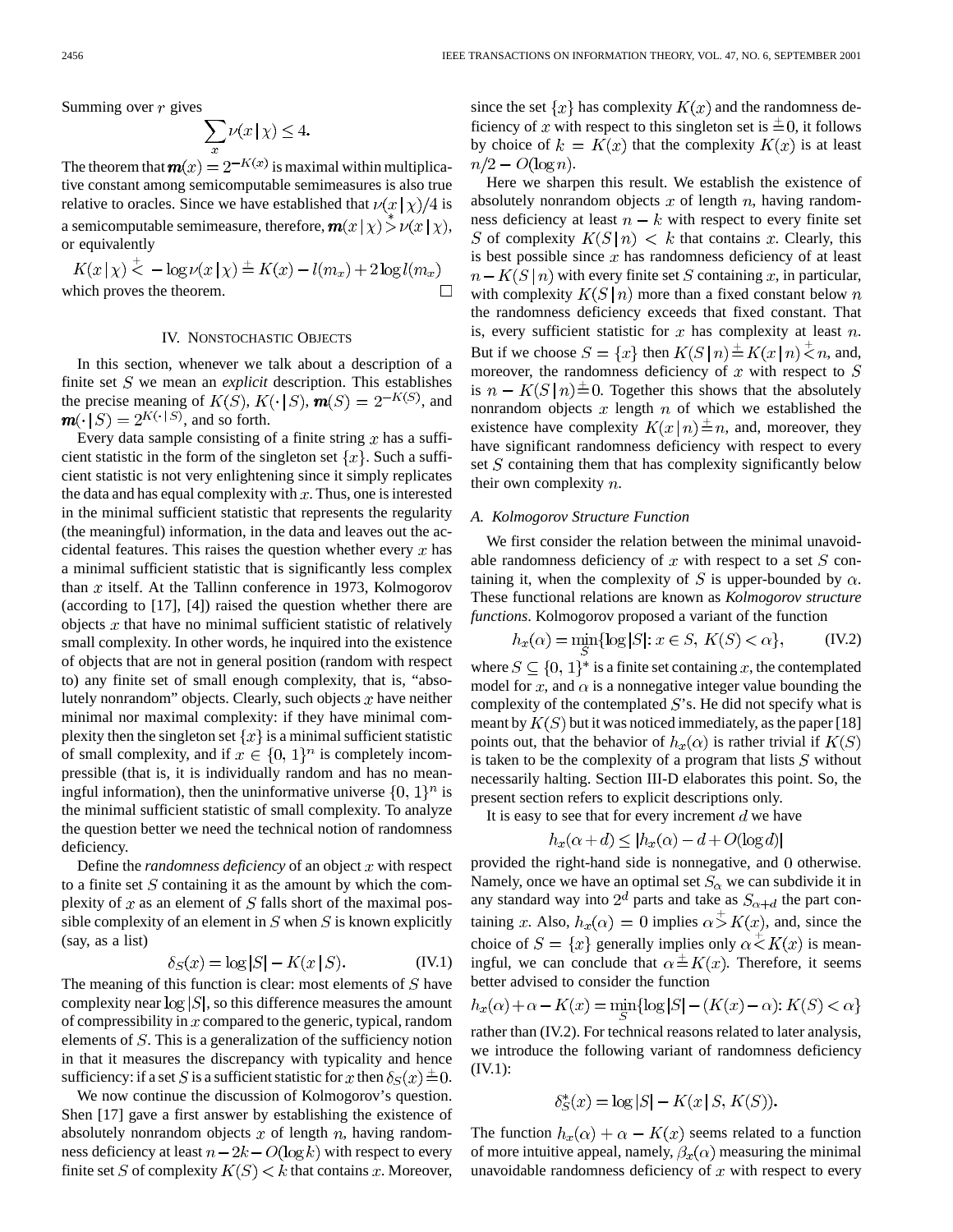finite set S, that contains it, of complexity  $K(S) < \alpha$ . Formally, we define

$$
\beta_x(\alpha) = \min_{S} \{ \delta_S(x) : K(S) < \alpha \}
$$

and its variant

$$
\beta_x^*(\alpha) = \min_S \{ \delta_S^*(x) : K(S) < \alpha \}
$$

defined in terms of  $\delta_S^*$ . Note that  $\beta_x(K(x)) \stackrel{+}{=} \beta_x^*(K(x)) \stackrel{+}{=} 0$ . These  $\beta$ -functions are related to, but different from, the  $\beta$ in (I.4).

To compare h and  $\beta$ , let us confine ourselves to binary strings of length  $n$ . We will put  $n$  into the condition of all complexities.

*Lemma IV.1:*  $\beta_x^*(\alpha | n) \leq h_x(\alpha | n) + \alpha - K(x | n)$ .

*Proof:* Let  $S \ni x$  be a set<sup>4</sup> with  $K(S \mid n) \leq \alpha$  and assume  $h_x(\alpha | n) = \log |S|$ . Tacitly understanding n in the conditions, and using the additivity property (II.1)

$$
K(x) - \alpha \leq K(x) - K(S)
$$
  
\n
$$
\stackrel{+}{\leq} K(x, S) - K(S)
$$
  
\n
$$
\stackrel{+}{=} K(x \mid S, K(S)).
$$

Therefore,

$$
h_x(\alpha) + \alpha - K(x) = \log |S| - (K(x) - \alpha)
$$
  
\n
$$
\Rightarrow \log |S| - K(x | S, K(S))
$$
  
\n
$$
\ge \beta_x^*(\alpha).
$$

It would be nice to have an inequality also in the other direction, but we do not know currently what is the best that can be said.

#### *B. Sharp Bound on Nonstochastic Objects*

We are now able to formally express the notion of nonstochastic objects using the Kolmogorov structure functions  $\beta_x(\alpha)$ ,  $\beta_x^*(\alpha)$ . For every given  $k < n$ , Shen constructed in [17] a binary string x of length n with  $K(x) \leq k$  and

$$
\beta_x(k - O(1)) > n - 2k - O(\log k)
$$

Let  $x$  be one of the nonstochastic objects of which the existence is established. Substituting  $k = K(x)$  we can contemplate the set  $S = \{x\}$  with complexity  $K(S) \stackrel{+}{=} k$  and x has randomness deficiency  $\pm 0$  with respect to S. This yields

$$
\exists \exists \beta_x (K(x)) > n - 2K(x) - O(\log K(x)).
$$

Since it generally holds that these nonstochastic objects have complexity  $K(x) > n/2 - O(\log n)$ , they are *not random*, typ*ical, or in general position* with respect to every set  $S$  containing them with complexity  $K(S) \nless n/2 - O(\log n)$ , but can be random, typical, or in general position only for sets  $S$  with complexity  $K(S)$  sufficiently exceeding  $n/2 - O(\log n)$  like  $S = \{x\}.$ 

Here, we improve on this result, replacing  $n - 2k - O(\log k)$ with  $n - k$  and using  $\beta^*$  to avoid logarithmic terms. This is the best possible, since by choosing  $S = \{0, 1\}^n$  we find

$$
\log|S| - K(x \mid S, K(S)) \stackrel{+}{=} n - k
$$

and hence  $\beta_x^*(c) \stackrel{+}{\leq} n - k$  for some constant c, which implies  $\beta_x^*(\alpha) \leq \beta_x(c) \leq n - k$  for every  $\alpha > c$ .

<sup>4</sup>We write " $S \ni x$ " to indicate sets S that satisfy  $x \in S$ .

*Theorem IV.2:* There are constants  $c_1$ ,  $c_2$  such that for every given  $k < n$  there is a a binary string x of length n with  $K(x | n) \le k$  such that for all  $\alpha < k - c_1$  we have

$$
\beta_x^*(\alpha \mid n) > n - k - c_2.
$$

In the terminology of (I.4), the theorem states that there are constants  $c_1$ ,  $c_2$  such that for every  $k < n$  there exists a string x of length *n* of complexity  $K(x | n) \leq k$  that is not  $(k - c_1, n$  $k - c_2$ )-stochastic.

*Proof:* Denote the conditional universal probability as  $m(S|n) = 2^{-K(S|n)}$ . For every *n*, let us define a function over all strings  $x$  of length  $n$  as follows:

$$
\nu^{\leq i}(x \mid n) = \sum_{S \ni x, K(S \mid n) \leq i} \frac{\mathbf{m}(S \mid n)}{|S|}. \quad (\text{IV.3})
$$

The following lemma shows that this function of  $x$  is a semimeasure.

Lemma IV.3: We have  
\n
$$
\sum_{x} \nu^{\leq i}(x \mid n) \leq 1.
$$
\n(IV.4)

*Proof:* We have

$$
\sum_{x} \nu^{\leq i}(x \mid n) \leq \sum_{x} \sum_{S \ni x} \frac{\mathbf{m}(S \mid n)}{|S|}
$$

$$
= \sum_{S} \sum_{x \in S} \frac{\mathbf{m}(S \mid n)}{|S|}
$$

$$
= \sum_{S} \mathbf{m}(S \mid n) \leq 1. \qquad \Box
$$

*Lemma IV.4:* There are constants  $c_1$ ,  $c_2$  such that for some x of length  $n$ 

$$
\nu^{\leq k - c_1}(x \mid n) \leq 2^{-n},\tag{IV.5}
$$

$$
k - c_2 \le K(x \mid n) \le k. \tag{IV.6}
$$

*Proof:* Let us fix  $0 < c_1 < k$  somehow, to be chosen appropriately later. Inequality (IV.4) implies that there is an  $x$  with (IV.5). Let x be the first string of length  $n$  with this property. To prove the right inequality of  $(IV.6)$ , let p be the program of length  $\leq i = k - c_1$  that terminates last in the standard running of all these programs simultaneously in dovetailed fashion, on input *n*. We can use *p* and its length  $l(p)$  to compute all programs of length  $\leq l(p)$  that output finite sets using n. This way, we obtain a list of all sets S with  $K(S \mid n) \leq i$ . Using this list, for each y of length n we can compute  $v^{\leq i}(y \mid n)$ , by using the definition (IV.3) explicitly. Since  $x$  is defined as the first  $y$  with  $\nu^{\leq i}(y|n) \leq 2^{-n}$ , we can thus find x by using p and some program of constant length. If  $c_1$  is chosen large enough, then this implies  $K(x|n) \leq k$ .

On the other hand, from the definition (IV.3) we have  $\nu^{\leq K(\{x\} | n)}(x | n) > 2^{-K(\{x\} | n)}.$ 

This implies, by the definition of  $x$ , that either

or

$$
K({x}\mid n) > k - c_1
$$

$$
K({x} | n) \ge n.
$$

Since  $K(x | n) \stackrel{+}{=} K({x} | n)$ , we get the left inequality of (IV.6) in both cases for an appropriate  $c_2$ .  $\Box$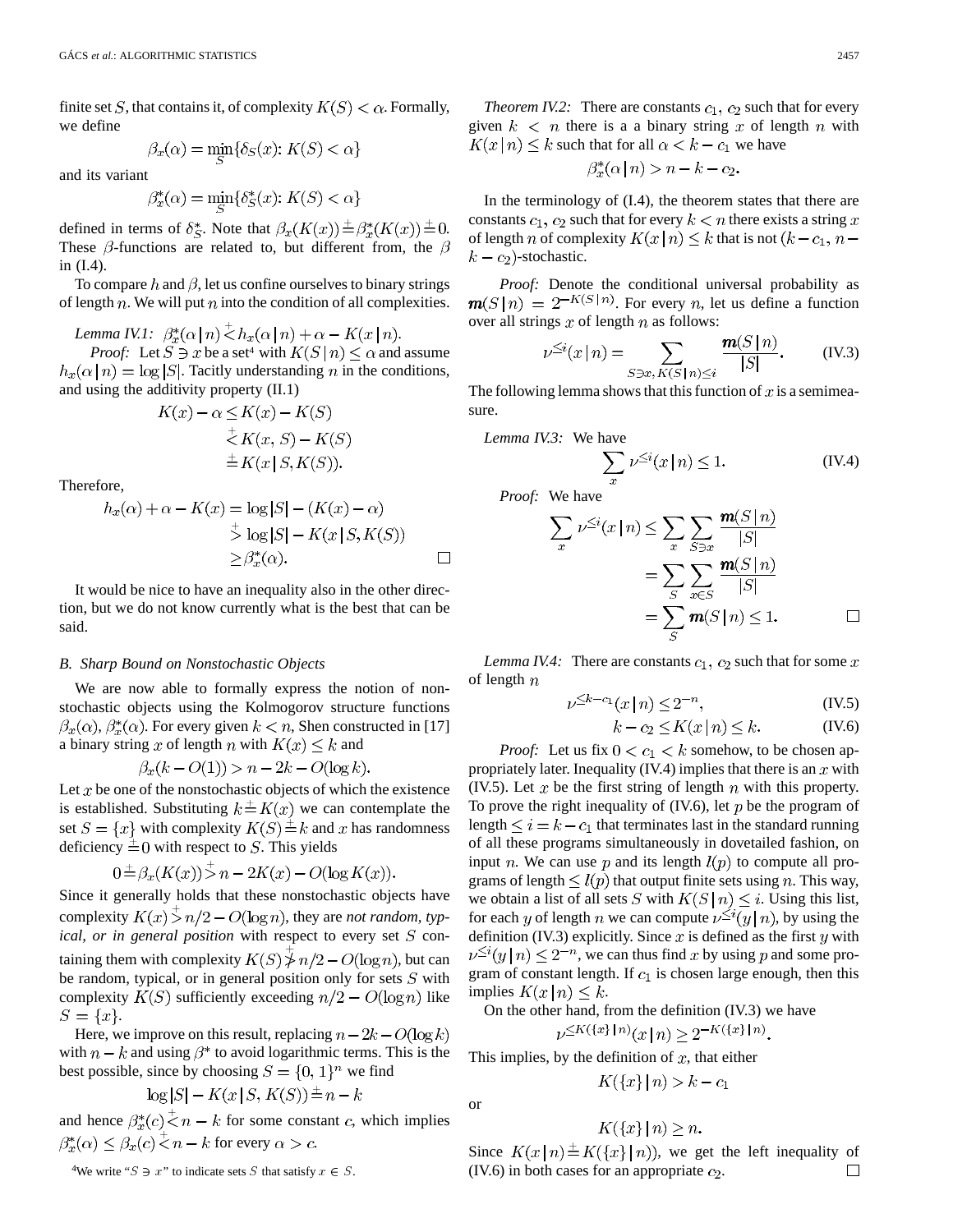Consider now a new semicomputable function

$$
\mu_{x,i}(S \mid n) = \frac{2^n \mathbf{m}(S \mid n)}{|S|}
$$

on all finite sets  $S \ni x$  with  $K(S | n) \leq i$ . Then we have, with  $i = k - c_1$  $(0.1)$ 

$$
\sum_{S} \mu_{x,i}(S|n) = 2^{n} \sum_{S \ni x, K(S|n) \le i} \frac{\mathbf{m}(S|n)}{|S|}
$$

$$
= 2^{n} \nu^{\le i}(x|n) \le 1
$$

by (IV.3), (IV.5), respectively, and so  $\mu_{x,i}(S \mid n)$  with  $x, i, n$ fixed is a lower semicomputable semimeasure. By the dominating property we have  $\mathbf{m}(S | x, i, n) \stackrel{*}{\geq} \mu_{x,i}(S | n)$ . Since n is the length of x and  $i = k$  we can set

$$
K(S \mid x, i, n) \stackrel{+}{=} K(S \mid x, k)
$$

and hence

$$
K(S | x, k) \le -\log \mu_{x, i}(S | n)
$$

Then, with the first  $\stackrel{+}{=}$  because of (IV.6)

$$
K(S | x, K(x | n)) \stackrel{+}{=} K(S | x, k) \stackrel{+}{\lt} -\log \mu_{x,i}(S | n) = \log |S| - n + K(S | n). \tag{IV.7}
$$

Then, by the additivity property (II.1) and (IV.7)

$$
K(x|S, K(S|n), n) \stackrel{+}{=} K(x|n) + K(S|x, K(x|n)) - K(S|n)
$$
  
\n
$$
\stackrel{+}{\leq} k + \log|S| - n.
$$
  
\nHence  $\delta^*(x|S, n) = \log|S| - K(x|S, K(S|n), n) \stackrel{+}{>} n - k.$ 

We are now in the position to prove Lemma III.18. For every length *n*, there exist strings x of length *n* with  $K(x|n) \stackrel{+}{=} n$  for which  $\{x\}$  is an explicit minimal sufficient statistic.

*Proof (of Lemma III.18):* Let  $x$  be one of the nonstochastic objects of which the existence is established by Theorem IV.2. Choose x with  $K(x \mid n) \stackrel{+}{=} k$  so that the set  $S = \{x\}$  has complexity  $K(S | n) = k - c_1$  and x has randomness deficiency  $\pm 0$ with respect to  $S$ . Because  $x$  is nonstochastic, this yields

$$
0 \stackrel{+}{=} \beta_x^*(k - c_1 \mid n) \stackrel{-}{>} n - K(x \mid n).
$$

For every x we have  $K(x|n) \leq n$ . Together, it follows that  $K(x \mid n) \stackrel{+}{=} n$ . That is, these nonstochastic objects x have complexity  $K(x \mid n) \stackrel{+}{=} n$ . Nonetheless, there is a constant c' such that  $x$  is *not random, typical, or in general position* with respect to any explicitly represented finite set  $S$  containing it that has complexity  $K(S | n) < n - c'$ , but they are random, typical, or in general position for some sets S with complexity  $K(S \mid n) > n$ like  $S = \{x\}$ . That is, every explicit sufficient statistic S for x has complexity  $K(S | n) \stackrel{+}{=} n$ , and  $\{x\}$  is such a statistic. Hence  ${x}$  is an explicit minimal sufficient statistic for x.  $\Box$ 

#### V. PROBABILISTIC MODELS

It remains to generalize the model class from finite sets to the more natural and significant setting of probability distributions. Instead of finite sets, the models are computable probability density functions  $P: \{0, 1\}^* \to [0, 1]$  with  $\sum P(x) \leq 1$ —we allow defective probability distributions where we may concentrate the surplus probability on a distinguished "undefined" element. "Computable" means that there is a Turing machine  $T_P$  that computes approximations to the value of  $P$  for every argument (more precise definition follows below). The (prefix-) complexity  $K(P)$  of a computable partial function P is defined by

$$
K(P) = \min_{i} \{ K(i): \text{Turing machine } T_i \text{ computes } P \}.
$$
  
Equality (III.2) now becomes

$$
K(x \mid P^*) \stackrel{+}{=} -\log P(x),\tag{V.1}
$$

and equality (III.4) becomes

$$
K(x) \stackrel{+}{=} K(P) - \log P(x).
$$

As in the finite-set case, the complexities involved are crucially dependent on what we mean by "computation" of  $P(x)$ , that is, on the requirements on the format in which the output is to be represented. Recall from [10] that Turing machines can compute rational numbers. If a Turing machine  $T$  computes  $T(x)$ , then we interpret the output as a pair of natural numbers  $T(x) = \langle p, q \rangle$ , according to a standard pairing function. Then, the rational value computed by T is by definition  $p/q$ . The distinction between explicit and implicit description of  $P$  corresponding to the finite-set model case is now defined as follows.

- It is *implicit* if there is a Turing machine  $T$  computing P halting with rational value  $T(x)$  so that  $-\log T(x) \stackrel{\perp}{=}$  $-\log P(x)$ , and, furthermore,  $K(|-\log T(x)|) P^* \stackrel{\pm}{=} 0$ for x satisfying  $(V.1)$ —that is, for typical x.
- It is *explicit* if the Turing machine  $T$  computing  $P$ , given x and a tolerance  $\epsilon$  halts with rational value so that  $-\log T(x) = -\log(P(x) \pm \epsilon)$ , and, furthermore,  $K(\lvert -\log T(x) \rvert \, \lvert P^* \rvert \stackrel{\pm}{=} 0$  for x satisfying (V.1)—that is, for typical  $x$ .

The relations between implicit and explicit descriptions of finite sets and of uniform distributions with  $P(x) = 1/|S|$  for all  $x \in S$  and  $P(x) = 0$  otherwise, are as follows. An implicit (explicit) description of  $P$  is identical with an implicit (explicit) description of  $S$ , up to a short fixed program which indicates which of the two is intended, so that  $K(P(x)) \stackrel{+}{=} K(S)$  for  $P(x) > 0$ (equivalently,  $x \in S$ ).

To complete our discussion: the worst case of representation format, a recursively enumerable approximation of  $P(x)$ where nothing is known about its value, would lead to indexes  $-\log P(x)$  of unknown length. We do not consider this case.

The properties for the probabilistic models are loosely related to the properties of finite-set models by Proposition I.2. We sharpen the relations by appropriately modifying the treatment of the finite-set case, but essentially following the same course.

We may use the notation

$$
P_{\text{impl}}, P_{\text{expl}}
$$

for some implicit and some explicit representation of  $P$ . When a result applies to both implicit and explicit representations, or when it is clear from the context which representation is meant, we will omit the subscript.

#### *A. Optimal Model and Sufficient Statistic*

As before, we distinguish between "models" that are computable probability distributions, and the "shortest programs" to compute those models that are finite strings.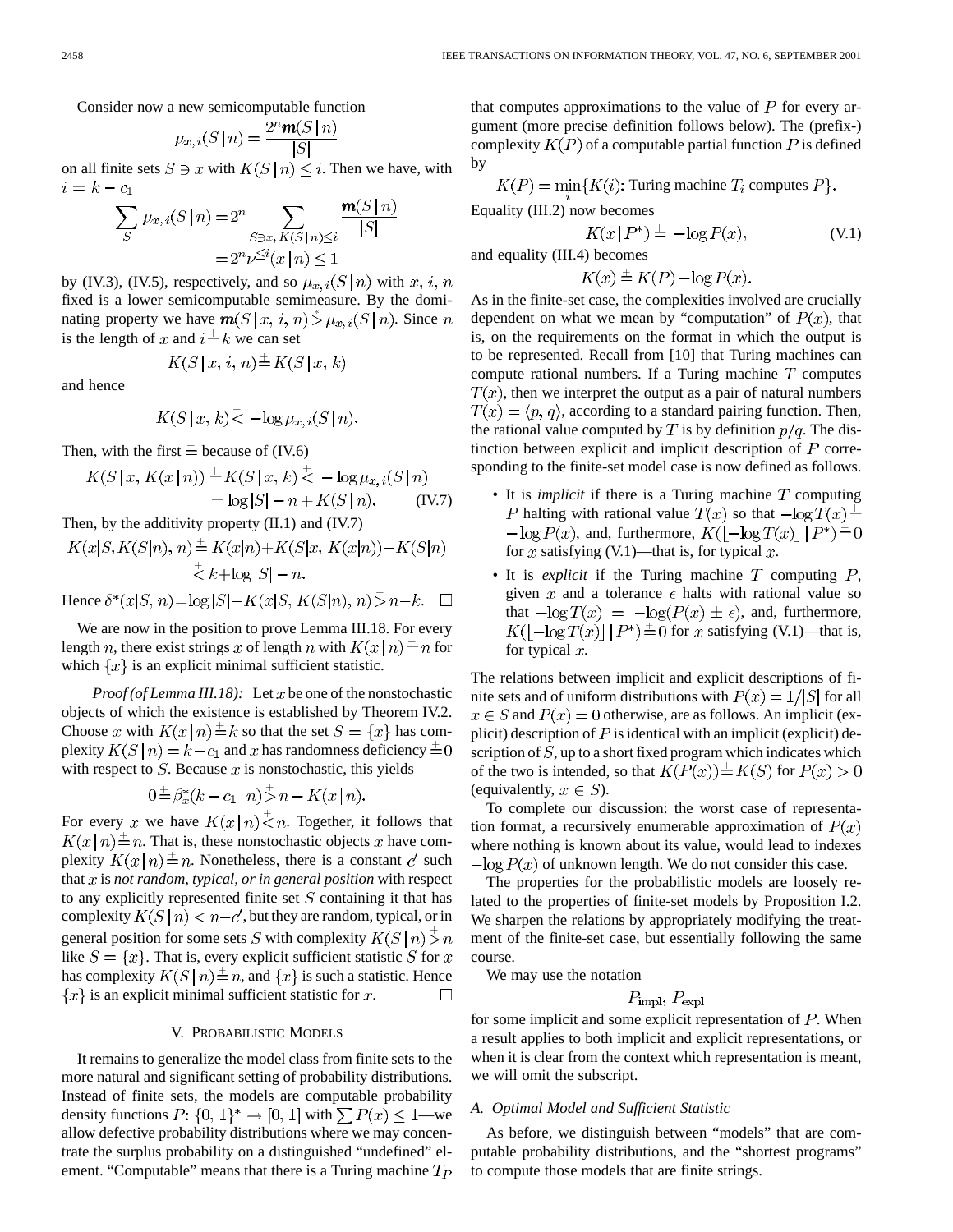Consider a string  $x$  of length  $n$  and prefix complexity  $K(x) = k$ . We identify the *structure* or *regularity* in x that are to be summarized with a computable probability density function  $P$  with respect to which  $x$  is a *random* or *typical* member. For x typical for  $P$  the following holds [10]: Given an (implicitly or explicitly described) shortest program  $P^*$ for  $P$ , a shortest binary program computing  $x$  (that is, of length  $K(x|P^*))$  cannot be significantly shorter than its Shannon–Fano code [5] of length  $-\log P(x)$ , that is,

$$
K(x \mid P^*)^{\perp} - \log P(x).
$$

By definition, we fix some agreed upon constant  $\beta \geq 0$ , and require

$$
K(x | P^*) \ge -\log P(x) - \beta.
$$

As before, we will not indicate the dependence on  $\beta$  explicitly, but the constants in all our inequalities  $(\langle \rangle)$  will be allowed to be functions of this  $\beta$ . This definition requires a positive  $P(x)$ . In fact, since  $K(x | P^*) \leq K(x)$ , it limits the size of  $P(x)$  to  $\Omega(2^{-k})$ . The shortest program  $P^*$  from which a probability density function P can be computed is an *algorithmic statistic* for  $x$  iff

$$
K(x \mid P^*) \stackrel{+}{=} -\log P(x). \tag{V.2}
$$

There are two natural measures of suitability of such a statistic. We might prefer either the simplest distribution, or the largest distribution, as corresponding to the most likely structure "explaining" x. The singleton probability distribution  $P(x) = 1$ , while certainly a statistic for  $x$ , would indeed be considered a poor explanation. Both measures relate to the optimality of a two-stage description of x using  $P$ 

$$
K(x) \leq K(x, P)
$$
  
\n
$$
\stackrel{+}{=} K(P) + K(x | P^*)
$$
  
\n
$$
\stackrel{+}{\leq} K(P) - \log P(x)
$$
 (V.3)

where we rewrite  $K(x, P)$  by (II.1). Here, P can be understood as either  $P_{\text{impl}}$  or  $P_{\text{expl}}$ . Call a distribution P (with positive probability  $P(x)$  for which

$$
K(x) \stackrel{+}{=} K(P) - \log P(x) \tag{V.4}
$$

*optimal.* (More precisely, we should require  $K(x) \geq K(P)$  $-\log P(x) - \beta$ .) Depending on whether  $K(P)$  is understood as  $K(P_{\text{impl}})$  or  $K(P_{\text{expl}})$ , our definition splits into implicit and explicit optimality. The shortest program for an optimal computable probability distribution is an *algorithmic sufficient statistic* for x.

#### *B. Properties of Sufficient Statistic*

As in the case of finite-set models, we start with a sequence of lemmas that are used to obtain the main results on minimal sufficient statistic. Several of these lemmas have two versions: for implicit distributions and for explicit distributions. In these cases, P will denote  $P_{\text{impl}}$  or  $P_{\text{expl}}$ , respectively.

It is shown below that the mutual information between every typical distribution and the data is not much less than  $K(K(x))$ , the complexity of the complexity  $K(x)$  of the data x. For optimal distributions it is at least that, and for algorithmic minimal statistic it is equal to that. The log-probability of a typical distribution is determined by the following.

*Lemma V.1:* Let  $k = K(x)$ . If a distribution P is (implicitly or explicitly) typical for x then  $I(x : P) \stackrel{+}{=} k + \log P(x)$ .

*Proof:* By definition,  $I(x : P) \stackrel{+}{=} K(x) - K(x | P^*)$  and by typicality,  $K(x | P^*) \stackrel{+}{=} -\log P(x)$ . П

The above lemma states that for (implicitly or explicitly) typical P the probability  $P(x) = \Theta(2^{-(k-I(x:P))})$ . The next lemma asserts that for implicitly typical P the value  $I(x : P)$ can fall below  $K(k)$  by no more than an additive logarithmic term.

*Lemma V.2:* Let  $k = K(x)$ . If a distribution P is (implicitly or explicitly) typical for  $x$  then

$$
I(x:P) \supsetneq K(k) - K(I(x:P))
$$

and

$$
-\log P(x) \stackrel{+}{\leq} k - K(k) + K(I(x:P)).
$$

(Here,  $P$  is understood as  $P_{\text{impl}}$  or  $P_{\text{expl}}$ , respectively.) *Proof:* Writing  $k = K(x)$ , then, since

$$
k \stackrel{+}{=} K(k, x) \stackrel{+}{=} K(k) + K(x | k^*)
$$
 (V.5)

by  $(II.1)$ , we have

$$
I(x : P) \stackrel{+}{=} K(x) - K(x|P^*) \stackrel{+}{=} K(k) - [K(x|P^*) - K(x|k^*)].
$$

Hence, it suffices to show  $K(x|P^*)-K(x|k^*) \leq K(I(x:P)).$ Now, from an implicit description  $P^*$  we can find the value  $\pm -\log P(x) \pm k - I(x : P)$ . To recover k from  $P^*$ , we at most require an extra  $K(I(x : P))$  bits. That is,

$$
K(k|P^*) \overset{+}{\leq} K(I(x:P)).
$$

This reduces what we have to show to

$$
K(x | P^*) \, \dot{\leq} \, K(x | k^*) + K(k | P^*)
$$

which is asserted by Theorem II.1. This shows the first statement in the theorem. The second statement follows from the first one: rewrite  $I(x : P) \stackrel{+}{=} k - K(x | P^*)$  and substitute  $-\log P(x) \stackrel{+}{=} K(x | P^*).$  $\Box$ 

If we further restrict typical distributions to optimal ones then the possible positive probabilities assumed by distribution  $P$  are slightly restricted. First we show that implicit optimality with respect to some data is equivalent to typicality with respect to the data combined with effective constructability (determination) from the data .

*Lemma V.3:* A distribution  $P$  is (implicitly or explicitly) optimal for x iff it is typical and  $K(P | x^*) \stackrel{\pm}{=} 0$ .

*Proof:* A distribution  $P$  is optimal iff (V.3) holds with equalities. Rewriting  $K(x, P) \stackrel{+}{=} K(x)+K(P|x^*)$ , the first inequality becomes an equality iff  $K(P|x^*) \stackrel{+}{=} 0$ , and the second inequality becomes an equality iff  $K(x | P^*) \stackrel{\perp}{=} -\log P(x)$  (that is,  $P$  is a typical distribution).  $\overline{\phantom{0}}$ 

*Lemma V.4:* Let  $k = K(x)$ . If a distribution P is (implicitly or explicitly) optimal for x, then  $I(x : P) \stackrel{+}{=} K(P) \stackrel{+}{>} K(k)$  and  $-\log P(x) < k - K(k)$ .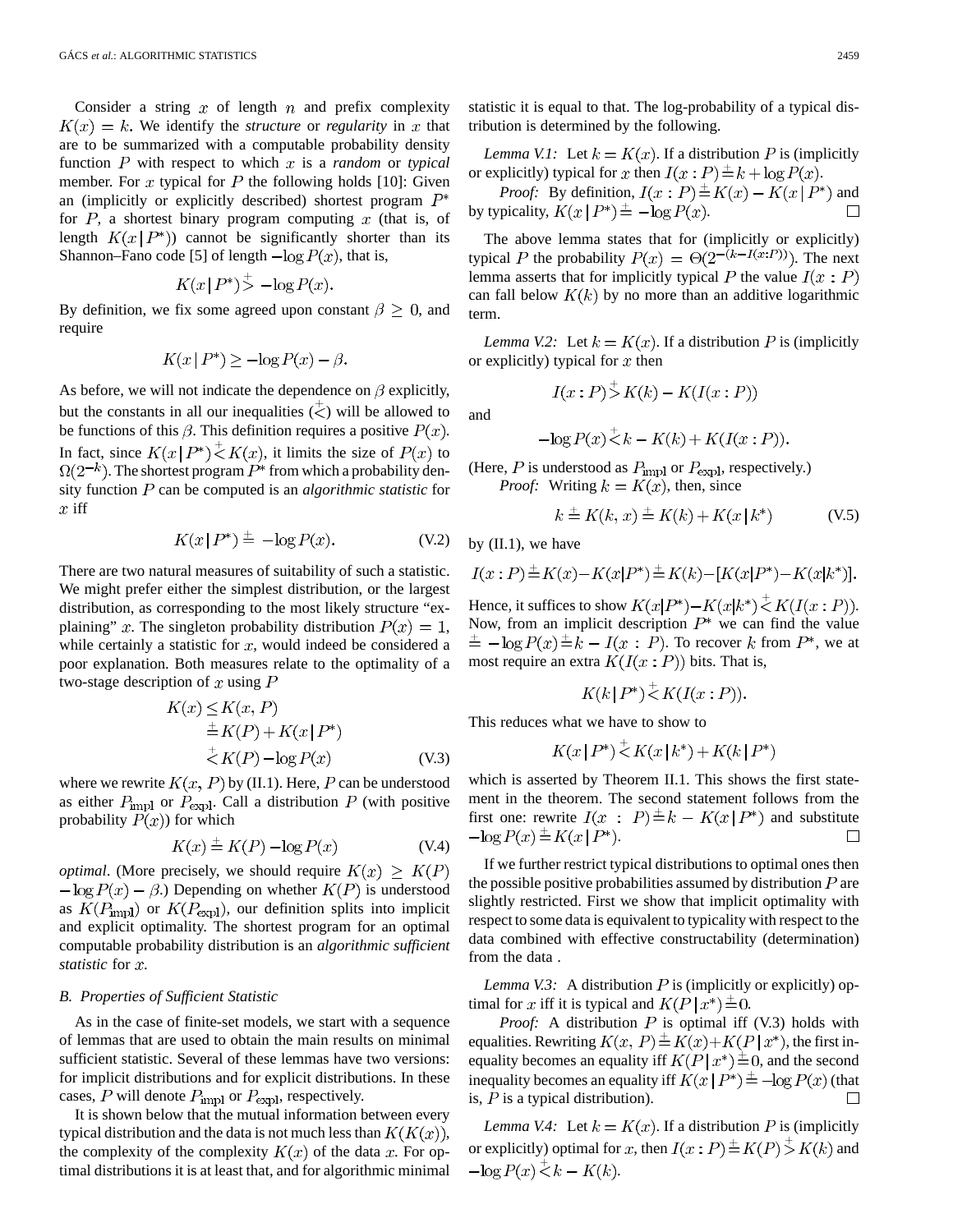*Proof:* If  $P$  is optimal for  $x$ , then

$$
k = K(x) \pm K(P) + K(x | P^*) \pm K(P) - \log P(x).
$$

From  $P^*$  we can find both  $K(P) \stackrel{+}{=} l(P^*)$  and  $\stackrel{+}{=} -\log P(x)$ , and hence k, that is,  $K(k) \stackrel{+}{\leq} K(P)$ . We have

$$
I(x:P) \stackrel{+}{=} K(P) - K(P | x^*) \stackrel{+}{=} K(P)
$$

by (II.1), Lemma V.3, respectively. This proves the first property. Substitution of  $I(x : P) > K(k)$  in the expression of Lemma V.1 proves the second property.

*Remark V.5:* Our definitions of implicit and explicit description format entail that, for typical  $x$ , one can compute  $\pm$  -  $\log P(x)$  and  $-\log P(x)$ , respectively, from  $P^*$  alone without requiring  $x$ . An alternative possibility would have been that implicit and explicit description formats refer to the fact that we can compute  $\pm -\log P(x)$  and  $-\log P(x)$ , respectively, given *both*  $P$  and  $x$ . This would have added a  $-K(|-\log P(x)| | P^*)$  additive term in the right-hand side of the expressions in Lemmas V.2 and V.4. Clearly, this alternative definition is equal to the one we have chosen iff this term is always  $\pm 0$  for typical x. We now show that this is not the case.

Note that for distributions that are uniform (or almost uniform) on a finite support we have  $K(\lfloor -\log P(x) \rfloor | P^*) = 0$ . In this borderline case, the result specializes to that of Lemma III.8 for finite-set models, and the two possible definition types for implicitness and those for explicitness coincide.

On the other end of the spectrum, for the definition type considered in this remark, the given lower bound on  $I(x : P)$ drops in case knowledge of  $P^*$  does not suffice to compute  $-\log P(x)$ , that is, if  $K(|-\log P(x)| | P^*) \gg 0$  for a statistic  $P^*$  for x. The question is, whether we can exhibit such a probability distribution that is also computable? The answer turns out to be affirmative. By a result due to Solovay and Gács [10, Exercise 3.7.1, pp. 225–226], there is a computable function  $f(x) \stackrel{+}{>} K(x)$  such that  $f(x) \stackrel{+}{=} K(x)$  for infinitely many x. Considering the case of  $Q$  optimal for  $x$  (a stronger assumption than that Q is just typical) we have  $-\log Q(x) \stackrel{+}{=} K(x) - K(Q)$ . Choosing  $P(x)$  such that  $-\log P(x) \stackrel{+}{=} \log f(x) - K(P)$ , we have that  $P(x)$  is computable since  $f(x)$  is computable and  $K(P)$  is a fixed constant. Moreover, there are infinitely many x's for which P is optimal, so  $K(|-\log P(x)| \mid P^*) \to \infty$  for  $x \rightarrow \infty$  through this special sequence. ♦

#### *C. Concrete Minimal Sufficient Statistic*

A simplest implicitly optimal distribution (that is, of least complexity) is an implicit algorithmic minimal sufficient statistic. As before, let  $S^k \! = \! \{y \! : \! K(y) \! \leq \! k\}.$  Define the distribution  $P^{k}(y) = 1/|S^{k}|$  for  $y \in S^{k}$ , and  $P^{k}(y) = 0$  otherwise. The demonstration that  $P^{k}(y)$  is an implicit algorithmic minimal sufficient statistic for x with  $K(x) = 1$  proceeds completely analogous to the finite-set model setting, Corollary II.13, using the substitution  $K(-\log P^k(x) | (P^k)^*)^{\pm} = 0$ .

A similar equivalent construction suffices to obtain an explicit algorithmic minimal near-sufficient statistic for  $x$ , analogous to  $S_{m_x}^k$  in the finite-set model setting, Theorem III.21. That is,  $P_{m_{m}}^{k}(y) = 1/|S_{m_{m}}^{k}|$  for  $y \in S_{m_{m}}^{k}$ , and 0 otherwise.

In general, one can develop the theory of minimal sufficient statistic for models that are probability distributions similarly to that of finite-set models.

#### *D. Non-Quasi-Stochastic Objects*

As in the more restricted case of finite sets, there are objects that are not typical for any explicitly computable probability distribution that has complexity significantly below that of the object itself. With the terminology of (I.5), we may call such objects *absolutely non-quasi-stochastic*.

By Proposition I.2, item b), there are constants  $c$  and  $C$  such that if x is not  $(\alpha + c \log n, \beta + C)$ -stochastic (I.4) then x is not  $(\alpha, \beta)$ -quasi-stochastic (I.5). Substitution in Theorem IV.2 yields the following.

*Corollary V.6:* There are constants  $c$ ,  $C$  such that, for every  $k \leq n$ , there are constants  $c_1$ ,  $c_2$  and a binary string x of length *n* with  $K(x|n) \le k$  such that *x* is not  $(k - c \log n - c_1, n - k C-c_2$ )-quasi-stochastic.

As a particular consequence, let x with length  $n$  be one of the non-quasi-stochastic strings of which the existence is established by Corollary V.6. Substituting  $K(x | n) \le k - c \log n$ , we can contemplate the distribution  $P_x(y) = 1$  for  $y = x$  and and 0 otherwise. Then we have complexity  $K(P_x \mid n) \stackrel{+}{=} K(x \mid n)$ . Clearly, x has randomness deficiency  $\pm 0$  with respect to  $P_x$ . Because of the assumption of non-quasi-stochasticity of  $x$ , and because the minimal randomness deficiency,  $\pm n - k$  of x is always nonnegative,  $0 \stackrel{+}{=} n - k \stackrel{+}{>} n - K(x \mid n) - c \log n$ . Since it generally holds that  $K(x|n) \stackrel{+}{\leq} n$ , it follows that  $n > K(x \mid n) > n - c \log n$ . That is, these non-quasi-stochastic objects have complexity  $K(x|n) \stackrel{+}{=} n - O(\log n)$  and are *not random, typical, or in general position* with respect to any explicitly computable distribution P with  $P(x) > 0$  and complexity  $K(P \mid n) \stackrel{+}{\leq} n - (c+1) \log n$ , but they are random, typical, or in general position only for some distributions P with complexity  $K(P|n) > n - c \log n$  like  $P_x$ . That is, every explicit sufficient statistic  $P$  for  $x$  has complexity  $K(P \mid n) > n - c \log n$ , and  $P_x$  is such a statistic.

#### VI. ALGORITHMIC VERSUS PROBABILISTIC

Algorithmic sufficient statistic, a function of the data, is so named because intuitively it expresses an individual summarizing of the relevant information in the individual data, reminiscent of the probabilistic sufficient statistic that summarizes the relevant information in a data random variable about a model random variable. Formally, however, previous authors have not established any relation. Other algorithmic notions have been successfully related to their probabilistic counterparts. The most significant one is that for every computable probability distribution, the expected prefix complexity of the objects equals the entropy of the distribution up to an additive constant term, related to the complexity of the distribution in question. We have used this property in (II.4) to establish a similar relation between the expected algorithmic mutual information and the probabilistic mutual information. We use this in turn to show that there is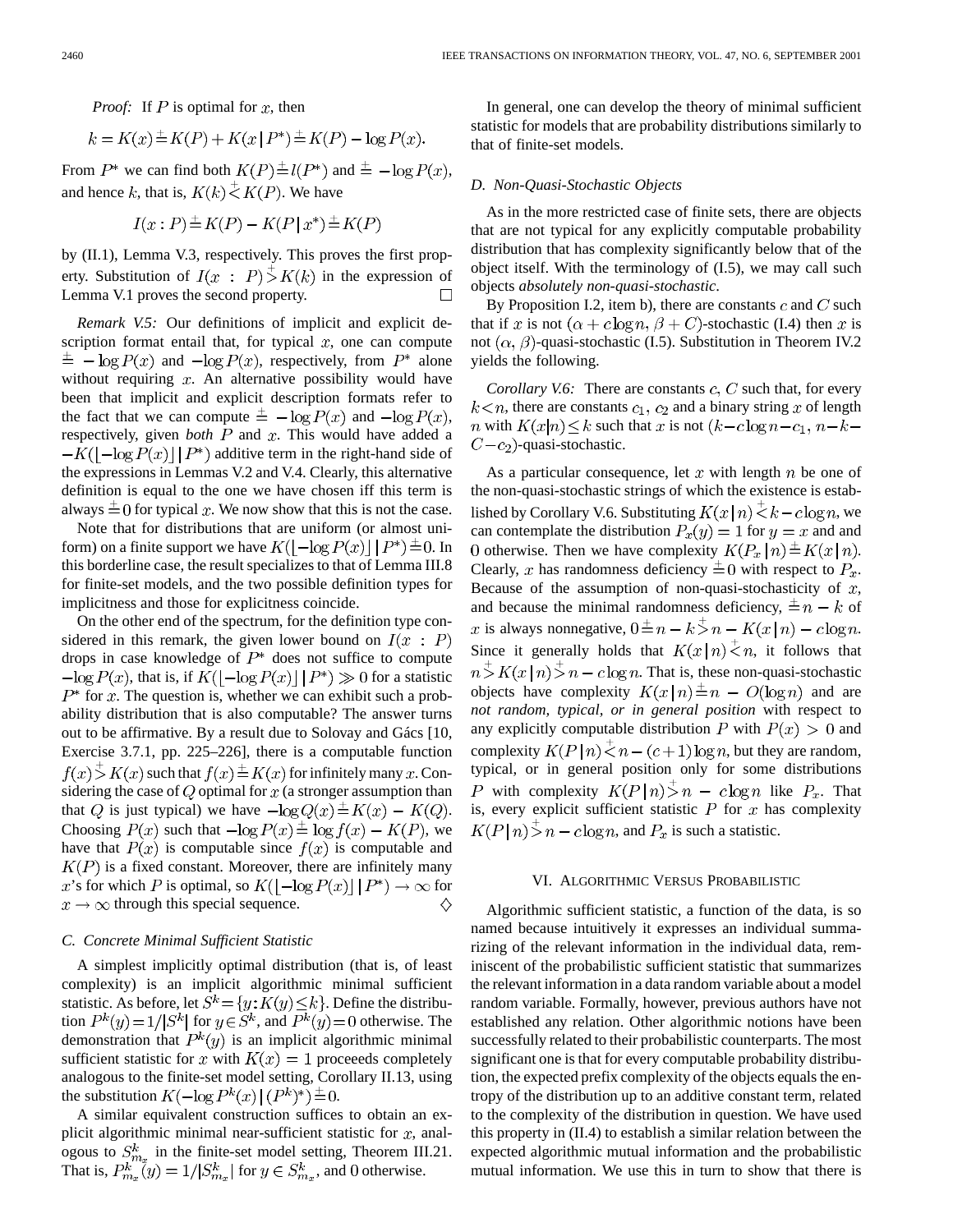a close relation between the algorithmic version and the probabilistic version of sufficient statistic. A probabilistic sufficient statistic is with high probability a natural conditional form of algorithmic sufficient statistic for individual data, and, conversely, with high probability, a natural conditional form of algorithmic sufficient statistic is also a probabilistic sufficient statistic.

Recall the terminology of probabilistic mutual information (I.1) and probabilistic sufficient statistic (I.2). Consider a probabilistic ensemble of models, a family of computable probability mass functions  $\{f_{\theta}\}\$ indexed by a discrete parameter  $\theta$ , together with a computable distribution  $p_1$  over  $\theta$ . (The finite set model case is the restriction where the  $f_{\theta}$ 's are restricted to uniform distributions with finite supports.) This way we have a random variable  $\Theta$  with outcomes in  $\{f_{\theta}\}\$  and a random variable X with outcomes in the union of domains of  $f_\theta$ , and  $p(\theta, x) =$  $p_1(\theta) f_{\theta}(x)$  is computable.

*Notation VI.1:* To compare the algorithmic sufficient statistic with the probabilistic sufficient statistic it is convenient to denote the sufficient statistic as a function  $S(\cdot)$  of the data in both cases. Let a statistic  $S(x)$  of data x be the more general form of probability distribution as in Section V. That is,  $S$  maps the data x to the parameter  $\rho$  that determines a probability mass function  $f_\rho$  (possibly not an element of  $\{f_\theta\}$ ). Note that " $f_\rho(\cdot)$ " corresponds to " $P(\cdot)$ " in Section V. If  $f_{\rho}$  is computable, then this can be the Turing machine  $T_{\rho}$  that computes  $f_{\rho}$ . Hence, in the current section, " $S(x)$ " denotes a probability distribution, say  $f_{\rho}$ , and " $f_{\rho}(x)$ " is the probability  $f_{\rho}$  concentrates on data x.

*Remark VI.2:* In the probabilistic statistics setting, Every function  $T(x)$  is a statistic of x, but only some of them are a sufficient statistic. In the algorithmic statistic setting we have a quite similar situation. In the finite-set statistic case  $S(x)$  is a finite set, and in the computable probability mass function case  $S(x)$  is a computable probability mass function. In both algorithmic cases we have shown  $K(S(x) | x^*) \stackrel{+}{=} 0$  for  $S(x)$  is an implicitly or explicitly described sufficient statistic. This means that the number of such sufficient statistics for  $x$  is bounded by a universal constant, and that there is a universal program to compute all of them from  $x^*$ —and hence to compute the minimal sufficient statistic from  $x^*$ . ♦

*Lemma VI.3:* Let  $p(\theta, x) = p_1(\theta) f_{\theta}(x)$  be a computable joint probability mass function, and let  $S$  be a function. Then all three conditions below are equivalent and imply each other.

i)  $S$  is a probabilistic sufficient statistic (in the form  $I(\Theta, X) \stackrel{+}{=} I(\Theta, S(X))$ .

ii) S satisfies  

$$
\sum_{\theta, x} p(\theta, x)I(\theta : x) \stackrel{+}{=} \sum_{\theta, x} p(\theta, x)I(\theta : S(x)).
$$
 (VI.1)

iii)  $S$  satisfies

$$
I(\Theta; X) \stackrel{\pm}{=} I(\Theta; S(X))
$$
  
\n
$$
\stackrel{\pm}{=} \sum_{\theta, x} p(\theta, x) I(\theta : x)
$$
  
\n
$$
\stackrel{\pm}{=} \sum_{\theta, x} p(\theta, x) I(\theta : S(x)).
$$

All  $\pm$  signs hold up to an  $\pm \pm 2K(p)$  constant additive term.

*Proof:* Clearly, iii) implies i) and ii).

We show that both i) implies iii) and ii) implies iii). By (II.4) we have

$$
I(\Theta; X) \stackrel{+}{=} \sum_{\theta, x} p(\theta, x) I(\theta : x)
$$

$$
I(\Theta; S(X)) \stackrel{+}{=} \sum_{\theta, x} p(\theta, x) I(\theta : S(x)) \qquad \text{(VI.2)}
$$

where we absorb a  $\pm 2K(p)$  additive term in the  $\pm$  sign. Together with (VI.1), (VI.2) implies

$$
I(\Theta; X) \stackrel{+}{=} I(\Theta; S(X)) \tag{VI.3}
$$

and *vice versa*; (VI.3) together with (VI.2) implies (VI.1).  $\Box$ 

*Remark VI.4:* It may be worth stressing that  $S$  in Theorem VI.3 can be any function, without restriction. ♦

*Remark VI.5:* Note that (VI.3) involves equality  $\pm$  rather than precise equality as in the definition of the probabilistic sufficient statistic (I.2). ♦

*Definition VI.6:* Assume the terminology and notation above. A statistic *S* for data x is  $\theta$ -sufficient with deficiency  $\delta$  if  $I(\theta, x) \stackrel{+}{=} I(\theta, S(x)) + \delta$ . If  $\delta \stackrel{+}{=} 0$  then  $S(x)$  is simply a -*sufficient statistic*.

The following lemma shows that  $\theta$ -sufficiency is a type of conditional sufficiency:

*Lemma VI.7:* Let  $S(x)$  be a sufficient statistic for x. Then

$$
K(x|\theta^*) + \delta \stackrel{+}{=} K(S(x)|\theta^*) - \log S(x). \tag{VI.4}
$$

iff  $I(\theta, x) \stackrel{+}{=} I(\theta, S(x)) + \delta$ . *Proof:* (If) By assumption,

$$
K(S(x)) - K(S(x) | \theta^*) + \delta \stackrel{+}{=} K(x) - K(x | \theta^*).
$$

Rearrange and add

$$
-K(x \,|\, S(x)^*) - \log S(x) \stackrel{+}{=} 0
$$

(by typicality) to the right-hand side to obtain

$$
K(x | \theta^*) + K(S(x))
$$
  
\n
$$
\stackrel{+}{=} K(S(x) | \theta^*) + K(x) - K(x | S(x)^*) - \log S(x) - \delta.
$$

Substitute according to  $K(x) \stackrel{+}{=} K(S(x)) + K(x | S(x)^*)$  (by sufficiency) in the right-hand side, and subsequently subtract  $K(S(x))$  from both sides, to obtain (VI.4).

(Only If) Reverse the proof of the (If) case.  $\Box$ 

The following theorems state that  $S(X)$  is a probabilistic sufficient statistic iff  $S(x)$  is an algorithmic  $\theta$ -sufficient statistic, up to small deficiency, with high probability.

*Theorem VI.8:* Let  $p(\theta, x) = p_1(\theta) f_{\theta}(x)$  be a computable joint probability mass function, and let  $S$  be a function. If  $S$  is a recursive probabilistic sufficient statistic, then  $S$  is a  $\theta$ -sufficient statistic with deficiency  $O(k)$ , with p-probability at least  $1 - \frac{1}{k}$ .

*Proof:* If  $S$  is a probabilistic sufficient statistic, then, by Lemma VI.3, equality of  $p$ -expectations (VI.1) holds. However, it is still consistent with this to have large positive and negative differences  $I(\theta : x) - I(\theta : S(x))$  for different  $(\theta, x)$ arguments, such that these differences cancel each other. This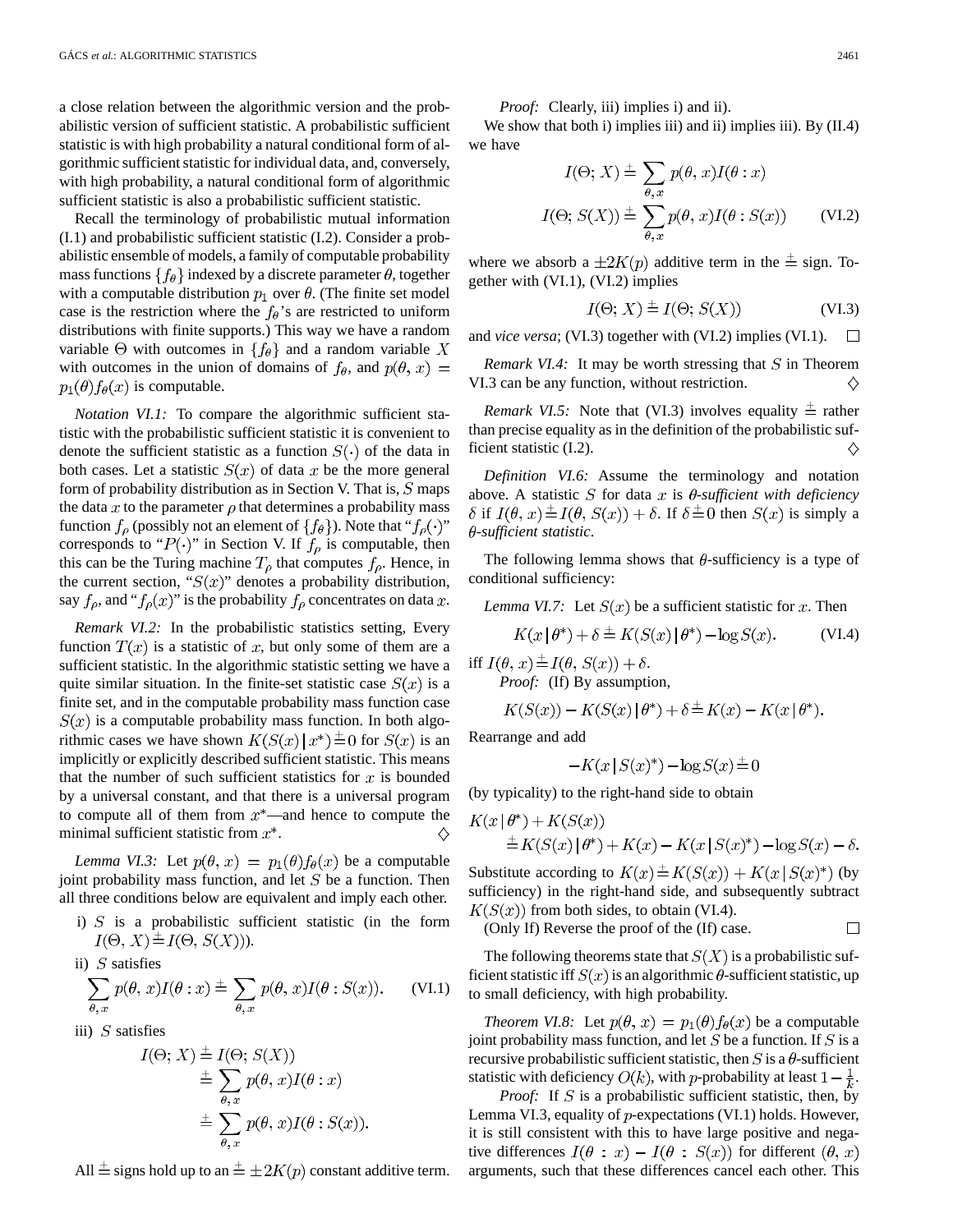problem is resolved by appeal to the algorithmic mutual information nonincrease law (II.6) which shows that all differences are essentially positive

$$
I(\theta : x) - I(\theta : S(x)) > -K(S).
$$

Altogether, let  $c_1$ ,  $c_2$  be least positive constants such that  $I(\theta : x) - I(\theta : S(x)) + c_1$  is always nonnegative and its  $p$ -expectation is  $c_2$ . Then, by Markov's inequality

$$
p(I(\theta : x) - I(\theta : S(x)) \ge kc_2 - c_1) \le \frac{1}{k}
$$

that is,

$$
p(I(\theta: x) - I(\theta: S(x)) < kc_2 - c_1) > 1 - \frac{1}{k}.
$$
  $\Box$ 

*Theorem VI.9:* For each  $n$ , consider the set of data  $x$  of length *n*. Let  $p(\theta, x) = p_1(\theta) f_{\theta}(x)$  be a computable joint probability mass function, and let  $S$  be a function. If  $S$  is an algorithmic  $\theta$ -sufficient statistic for x, with p-probability at least  $1 - \epsilon (1/\epsilon \pm n + 2 \log n)$ , then S is a probabilistic sufficient statistic.

*Proof:* By assumption, using Definition VI.6, there is a positive constant  $c_1$  such that

$$
p(|I(\theta: x) - I(\theta: S(x))| \le c_1) \ge 1 - \epsilon.
$$

Therefore,

$$
0 \leq \sum_{\substack{|I(\theta:x)-I(\theta:S(x))| \leq c_1 \\ \vdots \\ \leq (1-\epsilon)c_1 \leq 0.}} p(\theta,x)|I(\theta:x)-I(\theta:S(x))|
$$

On the other hand, since

$$
1/\epsilon \stackrel{+}{>} n + 2\log n \stackrel{+}{>} K(x) \stackrel{+}{>} \max_{\theta, x} I(\theta; x)
$$

we obtain

$$
0 \leq \sum_{\substack{|I(\theta:x) - I(\theta:S(x))| > c_1 \\ \stackrel{+}{\leq} \epsilon(n+2\log n) \stackrel{+}{\leq} 0}} p(\theta, x) |I(\theta:x) - I(\theta:S(x))|
$$

Altogether, this implies (VI.1), and by Lemma VI.3, the theorem. П

#### VII. CONCLUSION

An algorithmic sufficient statistic is an individual finite set (or probability distribution) for which a given individual sequence is a typical member. The theory is formulated in Kolmogorov's absolute notion of the quantity of information in an individual object. This is a notion analogous to, and in some sense sharper than, the probabilistic notion of sufficient statistic—an average notion based on the entropies of random variables. It turned out that for every sequence  $x$  we can determine the complexity range of possible algorithmic sufficient statistics, and, in particular, exhibit an algorithmic minimal sufficient statistic. The manner in which the statistic is effectively represented is crucial: we distinguish implicit representation and explicit representation. The latter is essentially a list of the elements of a finite set or a table of the probability density function; the former is less explicit than a list or table but more explicit than just recursive enumeration or approximation in the limit. The algorithmic minimal sufficient statistic can be considerably more complex depending on whether we want explicit or implicit representations. We have shown that there are sequences that have no simple explicit algorithmic sufficient statistic: the algorithmic minimal sufficient statistic is essentially the sequence itself. Note that such sequences cannot be random in the sense of having maximal Kolmogorov complexity—in that case, already the simple set of all sequences of its length, or the corresponding uniform distribution, is an algorithmic sufficient statistic of almost zero complexity. We demonstrated close relations between the probabilistic notions and the corresponding algorithmic notions. i) The average algorithmic mutual information is equal to the probabilistic mutual information. ii) To compare algorithmic sufficient statistic and probabilistic sufficient statistic meaningfully one needs to consider a conditional version of algorithmic sufficient statistic. We defined such a notion and demonstrated that probabilistic sufficient statistic is with high probability an (appropriately conditioned) algorithmic sufficient statistic and *vice versa*. The most conspicuous theoretical open end is as follows. For explicit descriptions we were only able to guarantee an algorithmic minimal near-sufficient statistic, although the construction can be shown to be minimal sufficient for almost all sequences. One would like to obtain a concrete example of a truly explicit algorithmic minimal sufficient statistic.

#### *A. Subsequent Work*

One can continue generalization of model classes for algorithmic statistic beyond computable probability mass functions. The ultimate model class is the set of recursive functions. In [1], provisionally entitled "Sophistication Revisited," the following results have been obtained. For the set of partial recursive functions, the minimal sufficient statistic has complexity  $\pm 0$  for all data  $x$ . One can define equivalents of the implicit and explicit description format in the total recursive function setting. Every string  $x$  has an implicit minimal sufficient statistic of complexity  $K(K(x))$ ; it has an explicit minimal sufficient statistic of complexity at least  $K(K(x))$  and sometimes about  $K(x)$ . The complexity of the minimal sufficient statistic for  $x$ , in the model class of total recursive functions, is called its "sophistication." Hence, one can distinguish three different sophistications corresponding to the three different description formats: explicit, implicit, and unrestricted. It turns out that the sophistication functions are not recursive; the Kolmogorov prefix complexity can be computed from the minimal sufficient statistic (every description format) and *vice versa*; given the minimal sufficient statistic as a function of  $x$  one can solve the so-called "halting" problem" [10]; and the sophistication functions are upper semicomputable. By the same proofs, such computability properties also hold for the minimal sufficient statistics in the model classes of finite sets and computable probability mass functions.

#### *B. Application*

Because the Kolmogorov complexity is not computable, an algorithmic sufficient statistic cannot be computed either. Nonetheless, the analysis gives limits to what is achievable in